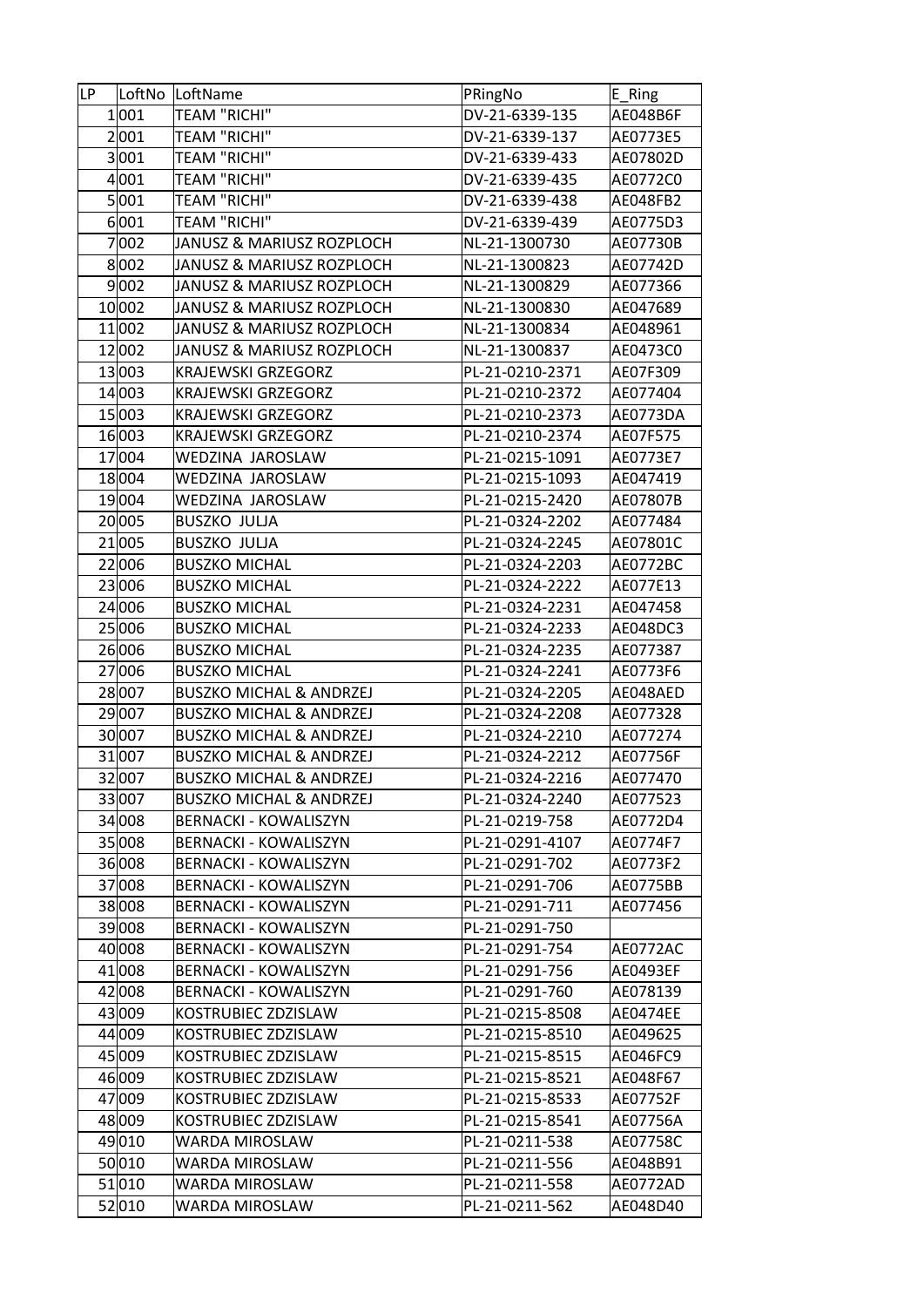| 53010<br>WARDA MIROSLAW<br>PL-21-0211-564                         | AE077E50        |
|-------------------------------------------------------------------|-----------------|
| 54 010<br>PL-21-0211-574<br>WARDA MIROSLAW                        | AE0490AA        |
| 55 011<br>KATARZYNA & KRZYSZTOF KORBUS<br>PL-21-0211-3007         | AE077518        |
| 56 011<br>KATARZYNA & KRZYSZTOF KORBUS<br>PL-21-0211-3082         | AE0772F7        |
| 57011<br>KATARZYNA & KRZYSZTOF KORBUS<br>PL-21-0211-3093          | AE0492E3        |
| 58011<br>KATARZYNA & KRZYSZTOF KORBUS<br>PL-21-0211-3094          | AE077502        |
| 59011<br>KATARZYNA & KRZYSZTOF KORBUS<br>PL-21-0211-3097          | AE077557        |
| 60 011<br>KATARZYNA & KRZYSZTOF KORBUS<br>PL-21-0211-3098         | AE07751A        |
| 61012<br>KLUCZYNSKI LESZEK I<br>PL-21-0463-8083                   | AE07757C        |
| 62012<br>PL-21-0463-8084<br>KLUCZYNSKI LESZEK I                   | AE07816A        |
| 63012<br>KLUCZYNSKI LESZEK I<br>PL-21-0463-8085                   | AE077F9D        |
| 64 012<br>KLUCZYNSKI LESZEK I<br>PL-21-0463-8086                  | AE0474E9        |
| 65012<br>KLUCZYNSKI LESZEK I<br>PL-21-0463-8087                   | AE0773B3        |
| 66012<br>KLUCZYNSKI LESZEK I<br>PL-21-0463-8088                   | AE077403        |
| 67013<br><b>BLIEGE FELIX</b><br>AT-21-605-706                     | AE077472        |
| 68013<br><b>BLIEGE FELIX</b><br>AT-21-605-708                     | AE077377        |
| 69013<br><b>BLIEGE FELIX</b><br>AT-21-605-711                     | AE07753A        |
| 70013<br><b>BLIEGE FELIX</b><br>AT-21-605-718                     | AE0772FD        |
| 71013<br><b>BLIEGE FELIX</b><br>AT-21-605-721                     | AE07728C        |
| 72013<br><b>BLIEGE FELIX</b><br>AT-21-605-724                     | AE077451        |
| 73014<br>CALUJ WIESLAW<br>PL-21-0223-12205                        | AE0775C4        |
| 74014<br>CALUJ WIESLAW<br>PL-21-0223-12209                        | AE0772B4        |
| 75014<br>CALUJ WIESLAW<br>PL-21-0223-12226                        | AE077317        |
| 76014<br>PL-21-0223-12227<br>CALUJ WIESLAW                        | AE07743F        |
| 77014<br>CALUJ WIESLAW<br>PL-21-0223-12283                        | AE048AF3        |
| 78014<br>CALUJ WIESLAW<br>PL-21-0223-12291                        | AE048D91        |
| 79014<br>CALUJ WIESLAW<br>PL-21-0223-12294                        | AE077585        |
| 80 015<br>WEDZINA WIESLAW<br>PL-21-0215-2406                      | AE07754F        |
| 81 015<br><b>WEDZINA WIESLAW</b><br>PL-21-0215-2408               | AE077527        |
| 82 015<br>WEDZINA WIESLAW<br>PL-21-0215-2410                      | AE0773EF        |
| 83016<br>TEAM SIATKA & LIPIAN<br>PL-21-0208-8931                  | AE077355        |
| 84 016<br>TEAM SIATKA & LIPIAN<br>PL-21-0208-8938                 | AE0772B0        |
| 85016<br>TEAM SIATKA & LIPIAN<br>PL-21-0208-8942                  | AE077275        |
| 86 016<br>TEAM SIATKA & LIPIAN<br>PL-21-0208-8956                 | AE077534        |
| 87016<br>TEAM SIATKA & LIPIAN<br>PL-21-0208-8987                  | AE04730A        |
| 88016<br>TEAM SIATKA & LIPIAN<br>PL-21-0208-8997                  | AE07742B        |
| 89017<br>LUKASZ I MONIKA LIPIAN<br>PL-21-0208-8932                | AE077FA0        |
| 90 017<br>LUKASZ I MONIKA LIPIAN<br>PL-21-0208-8937               | AE0474E6        |
| 91 017<br>LUKASZ I MONIKA LIPIAN<br>PL-21-0208-8946               | AE0470B9        |
| 92 017<br>LUKASZ I MONIKA LIPIAN<br>PL-21-0208-8949               | AE077392        |
| 93 017<br>LUKASZ I MONIKA LIPIAN<br>PL-21-0208-8959               | AE07722C        |
| 94 017<br>LUKASZ I MONIKA LIPIAN<br>PL-21-0208-8999               | AE0772AA        |
| 95 018<br>"MADZIAR"<br>PL-21-0463-1808                            | AE077578        |
| "MADZIAR"<br>96 018<br>PL-21-0463-1810                            | <b>AE0772DE</b> |
| 97 018<br>"MADZIAR"<br>PL-21-0463-1812                            | AE0775BC        |
| "MADZIAR"<br>98 018<br>PL-21-0463-1813                            | AE077F67        |
| 99018<br>"MADZIAR"<br>PL-21-0463-1816                             | AE077421        |
| 100018<br>"MADZIAR"<br>PL-21-0463-1817                            | AE07730F        |
| 101 019<br>PL-21-0493-15018<br>KROLIKOWSKI & MOREL TEAM           | AE0493C7        |
| 102 019<br>KROLIKOWSKI & MOREL TEAM<br>PL-21-0493-15026           | AE047610        |
| 103019<br><b>KROLIKOWSKI &amp; MOREL TEAM</b><br>PL-21-0493-15112 | AE048B93        |
| 104 019<br>KROLIKOWSKI & MOREL TEAM<br>PL-21-0493-15144           | AE0775F4        |
| 105 019<br>KROLIKOWSKI & MOREL TEAM<br>PL-21-0493-15153           | AE048DE3        |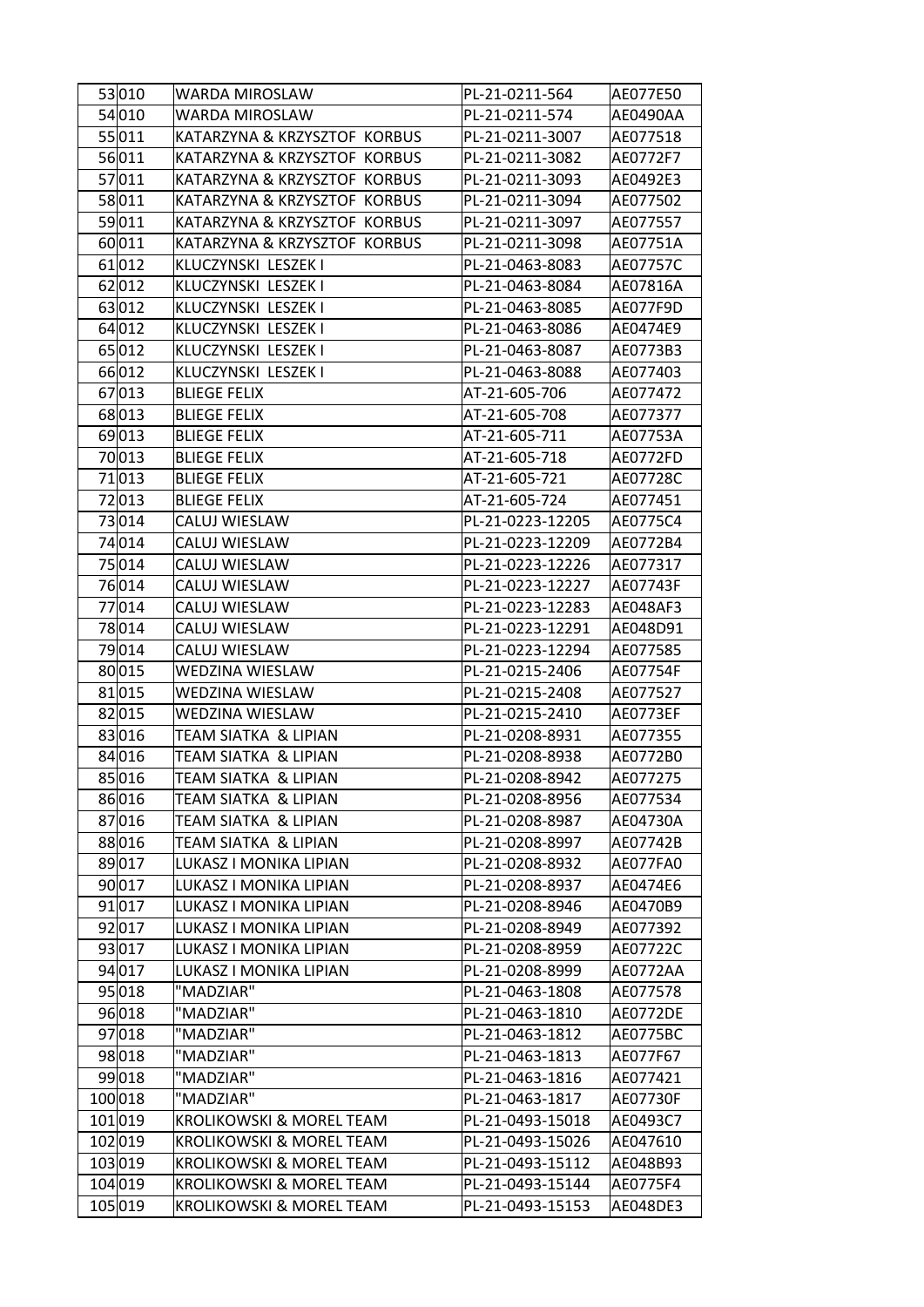| 106020  | KURKOWSKI SLAWOMIR         | PL-21-0321-4970 | AE0775A1 |
|---------|----------------------------|-----------------|----------|
| 107020  | KURKOWSKI SLAWOMIR         | PL-21-0321-4990 | AE049329 |
| 108020  | KURKOWSKI SLAWOMIR         | PL-21-0321-5000 | AE07732C |
| 109021  | <b>BANDA SWIROFFF</b>      | GB-21-Z-61600   | AE077368 |
| 110021  | <b>BANDA SWIROFFF</b>      | PL-21-0207-1808 | AE04702D |
| 111021  | <b>BANDA SWIROFFF</b>      | PL-21-0266-3903 | AE0774A3 |
| 112021  | <b>BANDA SWIROFFF</b>      | SU-21-R-700     | AE0780BF |
| 113022  | <b>KLIMAS MIROSLAW</b>     | PL-21-0235-5802 | AE0775CB |
| 114022  | <b>KLIMAS MIROSLAW</b>     | PL-21-0235-5804 | AE07740E |
| 115 022 | <b>KLIMAS MIROSLAW</b>     | PL-21-0235-5806 | AE077432 |
| 116022  | <b>KLIMAS MIROSLAW</b>     | PL-21-0235-5812 | AE077F16 |
| 117022  | <b>KLIMAS MIROSLAW</b>     | PL-21-0235-5814 | AE0774DA |
| 118022  | <b>KLIMAS MIROSLAW</b>     | PL-21-0235-5899 | AE048AAA |
| 119023  | O.I.S. KRAWCZAK            | PL-21-07-11712  | AE07722E |
| 120023  | O.I.S. KRAWCZAK            | PL-21-07-11718  | AE0772F5 |
| 121023  | O.I.S. KRAWCZAK            | PL-21-07-11721  | AE0773AC |
| 122023  | O.I.S. KRAWCZAK            | PL-21-07-11743  | AE077290 |
| 123023  | O.I.S. KRAWCZAK            | PL-21-07-11787  | AE049263 |
| 124 023 | O.I.S. KRAWCZAK            | PL-21-07-11793  | AE0775C0 |
| 125024  | <b>RAZIK MAREK</b>         | DV-21-8867-43   | AE04764B |
| 126024  | <b>RAZIK MAREK</b>         | DV-21-8867-53   | AE077505 |
| 127024  | <b>RAZIK MAREK</b>         | DV-21-8867-70   | AE049194 |
| 128024  | <b>RAZIK MAREK</b>         | DV-21-8867-83   | AE077380 |
| 129024  | RAZIK MAREK                | DV-21-8867-92   | AE0773B8 |
| 130024  | <b>RAZIK MAREK</b>         | DV-21-8867-97   | AE077308 |
| 131025  | ZAK & HULAS                | PL-21-0412-2001 | AE048F90 |
| 132025  | <b>ZAK &amp; HULAS</b>     | PL-21-0412-2005 | AE077258 |
| 133025  | ZAK & HULAS                | PL-21-0412-2011 | AE0774DD |
| 134 025 | <b>ZAK &amp; HULAS</b>     | PL-21-0412-2019 | AE077FE0 |
| 135025  | ZAK & HULAS                | PL-21-0412-2028 | AE0774E2 |
| 136025  | <b>ZAK &amp; HULAS</b>     | PL-21-0412-2040 | AE078050 |
| 137026  | KIELBASA KRZYSZTOF         | PL-21-0311-9514 | AE048B23 |
| 138026  | KIELBASA KRZYSZTOF         | PL-21-0311-9515 | AE07738F |
| 139026  | KIELBASA KRZYSZTOF         | PL-21-0311-9516 | AE07733C |
| 140026  | KIELBASA KRZYSZTOF         | PL-21-0311-9518 | AE0775CC |
| 141026  | KIELBASA KRZYSZTOF         | PL-21-0311-9589 | AE048D53 |
| 142027  | TEAM KACZOR                | PL-21-0412-3210 | AE0774BE |
| 143 027 | TEAM KACZOR                | PL-21-0412-3218 | AE077429 |
| 144 027 | TEAM KACZOR                | PL-21-0412-3261 | AE048B1C |
| 145 027 | TEAM KACZOR                | PL-21-0412-3265 | AE077331 |
| 146027  | TEAM KACZOR                | PL-21-0412-3268 | AE0775E8 |
| 147027  | TEAM KACZOR                | PL-21-0412-3269 | AE0775A3 |
| 148028  | GUMIENIAK ARTUR            | GB-21-V-207563  | AE048F6B |
| 149028  | <b>GUMIENIAK ARTUR</b>     | GB-21-V-207564  | AE04925E |
| 150028  | <b>GUMIENIAK ARTUR</b>     | GB-21-V-207565  | AE077309 |
| 151028  | <b>GUMIENIAK ARTUR</b>     | PL-21-0430-923  | AE0775F8 |
| 152028  | GUMIENIAK ARTUR            | PL-21-0430-939  | AE048939 |
| 153028  | <b>GUMIENIAK ARTUR</b>     | PL-21-0430-944  | AE077273 |
| 154 029 | STYPCZYNSKI DARIUSZ        | PL-21-0473-9601 | AE077601 |
| 155029  | <b>STYPCZYNSKI DARIUSZ</b> | PL-21-0473-9616 | AE0775A0 |
| 156029  | <b>STYPCZYNSKI DARIUSZ</b> | PL-21-0473-9618 | AE0772F6 |
| 157029  | STYPCZYNSKI DARIUSZ        | PL-21-0473-9619 | AE0775E1 |
| 158029  | STYPCZYNSKI DARIUSZ        | PL-21-0473-9620 | AE0774EB |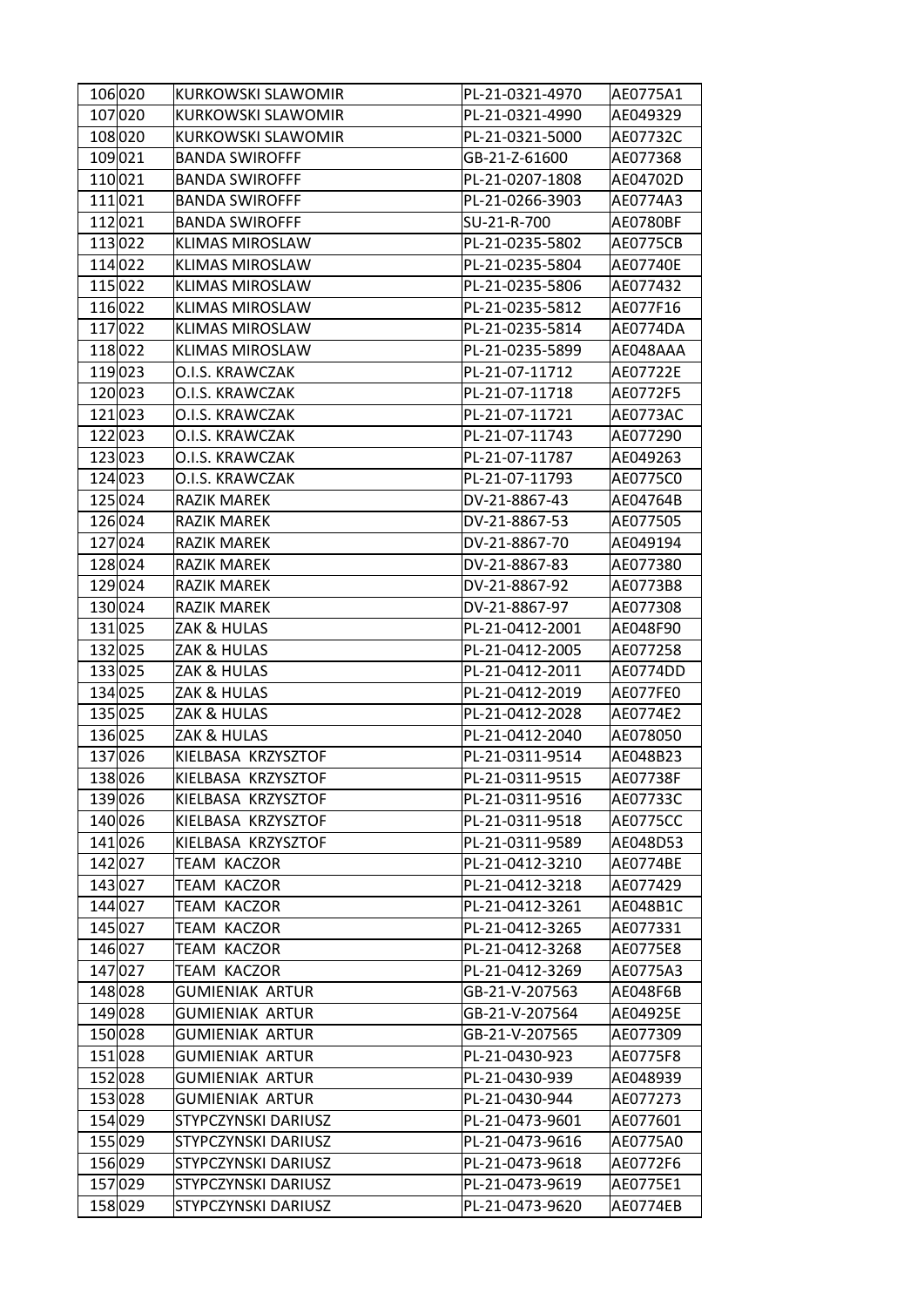| 159029  | STYPCZYNSKI DARIUSZ              | PL-21-0473-9621  | AE0774F2        |
|---------|----------------------------------|------------------|-----------------|
| 160030  | TEAM BLECHARZ - MULLER           | DV-21-1078-640   | AE077ECE        |
| 161030  | TEAM BLECHARZ - MULLER           | DV-21-1078-647   | AE046EC8        |
| 162 030 | TEAM BLECHARZ - MULLER           | DV-21-1078-651   | AE0470DB        |
| 163030  | TEAM BLECHARZ - MULLER           | PL-21-0499-4519  | AE047039        |
| 164030  | TEAM BLECHARZ - MULLER           | PL-21-0499-4521  | AE07748B        |
| 165030  | TEAM BLECHARZ - MULLER           | PL-21-0499-4526  | AE04896C        |
| 166032  | KRYSTKI                          | PL-21-0413-11567 | AE07F428        |
| 167032  | <b>KRYSTKI</b>                   | PL-21-0413-11569 | AE07F568        |
| 168032  | KRYSTKI                          | PL-21-0413-11571 | AE07F655        |
| 169032  | KRYSTKI                          | PL-21-0413-11574 | AE048F14        |
| 170032  | KRYSTKI                          | PL-21-0413-11575 | AE077560        |
| 171032  | KRYSTKI                          | PL-21-0413-11579 | AE077372        |
| 172033  | <b>SOBIERAJ &amp; GALCZYNSKI</b> | PL-21-0183-7007  | AE047120        |
| 173033  | <b>SOBIERAJ &amp; GALCZYNSKI</b> | PL-21-0183-7028  | AE048A2B        |
| 174033  | <b>SOBIERAJ &amp; GALCZYNSKI</b> | PL-21-0183-7032  | <b>AE048B7C</b> |
| 175034  | A & B WOZNIAK                    | PL-21-0308-1782  | AE0772A1        |
| 176034  | A & B WOZNIAK                    | PL-21-0308-1786  | AE07744D        |
| 177034  | A & B WOZNIAK                    | PL-21-0308-1787  | AE077FF5        |
| 178034  | A & B WOZNIAK                    | PL-21-0308-1788  | AE048EC1        |
| 179034  | A & B WOZNIAK                    | PL-21-0308-1799  | AE0772F0        |
| 180034  | A & B WOZNIAK                    | PL-21-0308-1800  | AE0775A8        |
| 181035  | PAWEL WARDA & ADALBERT BISCHOF   | PL-21-0497-1453  | AE047312        |
| 182035  | PAWEL WARDA & ADALBERT BISCHOF   | PL-21-0497-1454  | AE077468        |
| 183035  | PAWEL WARDA & ADALBERT BISCHOF   | PL-21-0497-1455  | AE07729C        |
| 184 035 | PAWEL WARDA & ADALBERT BISCHOF   | PL-21-0497-1456  | AE07734F        |
| 185035  | PAWEL WARDA & ADALBERT BISCHOF   | PL-21-0497-1457  | AE077279        |
| 186 035 | PAWEL WARDA & ADALBERT BISCHOF   | PL-21-0497-1458  | AE07735A        |
| 187036  | <b>STRZELCZYK TOMASZ</b>         | PL-21-0221-5414  | AE0772ED        |
| 188036  | <b>STRZELCZYK TOMASZ</b>         | PL-21-0221-5420  | AE077385        |
| 189036  | <b>STRZELCZYK TOMASZ</b>         | PL-21-0221-5425  | AE07727B        |
| 190036  | <b>STRZELCZYK TOMASZ</b>         | PL-21-0221-5431  | AE07726F        |
| 191036  | <b>STRZELCZYK TOMASZ</b>         | PL-21-0221-5435  | AE0474AC        |
| 192 036 | <b>STRZELCZYK TOMASZ</b>         | PL-21-0221-5438  | AE0471B2        |
| 193037  | <b>WLODARCZYK MAREK</b>          | PL-21-065-10201  | AE0473FA        |
| 194 037 | WLODARCZYK MAREK                 | PL-21-065-10209  | AE077580        |
| 195037  | <b>WLODARCZYK MAREK</b>          | PL-21-065-10213  | AE078058        |
| 196037  | WLODARCZYK MAREK                 | PL-21-065-10218  | AE048EA7        |
| 197037  | <b>WLODARCZYK MAREK</b>          | PL-21-065-10224  | AE049351        |
| 198037  | <b>WLODARCZYK MAREK</b>          | PL-21-065-10235  | AE077568        |
| 199038  | PIEROG SEBASTIAN                 | PL-21-0312-8146  | AE0775B2        |
| 200038  | PIEROG SEBASTIAN                 | PL-21-0312-8147  | AE048B40        |
| 201038  | PIEROG SEBASTIAN                 | PL-21-0312-8157  | <b>AE0773BE</b> |
| 202038  | PIEROG SEBASTIAN                 | PL-21-0312-8161  | AE077E43        |
| 203038  | PIEROG SEBASTIAN                 | PL-21-0312-8165  | AE07746F        |
| 204 038 | PIEROG SEBASTIAN                 | PL-21-0312-8179  | AE077465        |
| 205039  | JURECZKA KRZYSZTOF               | PL-21-0352-1663  | AE077541        |
| 206 039 | <b>JURECZKA KRZYSZTOF</b>        | PL-21-0352-1665  | AE077483        |
| 207039  | JURECZKA KRZYSZTOF               | PL-21-0352-1667  | AE07728D        |
| 208039  | JURECZKA KRZYSZTOF               | PL-21-0352-1669  | AE046F7E        |
| 209039  | JURECZKA KRZYSZTOF               | PL-21-0352-1672  | AE045F20        |
| 210039  | JURECZKA KRZYSZTOF               | PL-21-0352-1680  | AE0473F6        |
| 211040  | <b>BLASZCZYK LEON</b>            | PL-21-0352-1606  | AE077233        |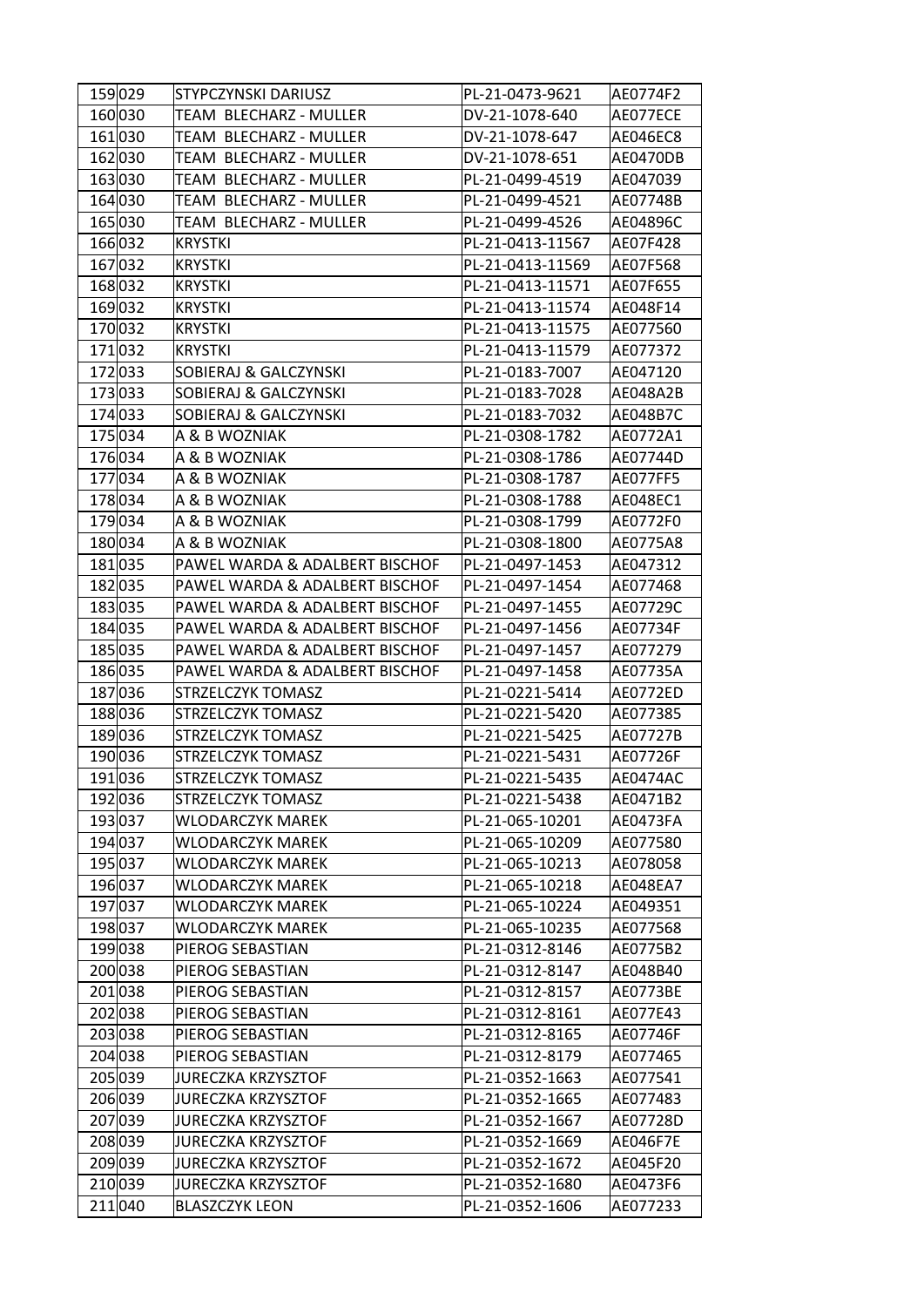| 212 040 | <b>BLASZCZYK LEON</b>    | PL-21-0352-1662  | AE078005 |
|---------|--------------------------|------------------|----------|
| 213040  | <b>BLASZCZYK LEON</b>    | PL-21-0352-1668  |          |
| 214 040 | <b>BLASZCZYK LEON</b>    | PL-21-0352-1670  | AE0772A6 |
| 215 040 | <b>BLASZCZYK LEON</b>    | PL-21-0352-1671  | AE077562 |
| 216040  | <b>BLASZCZYK LEON</b>    | PL-21-0352-1678  |          |
| 217 041 | PERLA ROZTOCZA           | PL-21-0215-702   | AE077430 |
| 218 041 | PERLA ROZTOCZA           | PL-21-0215-725   | AE07F388 |
| 219 041 | PERLA ROZTOCZA           | PL-21-0215-731   | AE07F3B6 |
| 220 042 | "SMERFY"                 | PL-21-0441-1805  | AE049511 |
| 221042  | "SMERFY"                 | PL-21-0441-1814  | AE0773A9 |
| 222 043 | POPLAWSKI MIECZYSLAW     | PL-21-0441-501   | AE04709D |
| 223043  | POPLAWSKI MIECZYSLAW     | PL-21-0441-504   | AE07753E |
| 224 043 | POPLAWSKI MIECZYSLAW     | PL-21-0441-506   | AE0773ED |
| 225 043 | POPLAWSKI MIECZYSLAW     | PL-21-0441-516   | AE047DD1 |
| 226 043 | POPLAWSKI MIECZYSLAW     | PL-21-0441-525   | AE047516 |
| 227 043 | POPLAWSKI MIECZYSLAW     | PL-21-0441-526   | AE077271 |
| 228 044 | <b>FLOREK-WOJCIESZAK</b> | PL-21-0196-1786  | AE077276 |
| 229 044 | FLOREK-WOJCIESZAK        | PL-21-0196-1790  | AE077478 |
| 230 044 | FLOREK-WOJCIESZAK        | PL-21-0231-11790 | AE077591 |
| 231044  | FLOREK-WOJCIESZAK        | PL-21-0231-9909  | AE07724E |
| 232 045 | ROBERT-PATRYK            | PL-21-0231-10012 | AE0774D4 |
| 233045  | ROBERT-PATRYK            | PL-21-0231-10014 | AE04766E |
| 234 045 | ROBERT-PATRYK            | PL-21-0231-10027 | AE077399 |
| 235 045 | <b>ROBERT-PATRYK</b>     | PL-21-0231-10051 | AE0775E9 |
| 236 045 | ROBERT-PATRYK            | PL-21-0231-10062 | AE077540 |
| 237 046 | <b>KRAWIECZEK LUCJAN</b> | PL-21-0129-1143  | AE0772C1 |
| 238 046 | <b>KRAWIECZEK LUCJAN</b> | PL-21-0129-1145  | AE04925D |
| 239046  | <b>KRAWIECZEK LUCJAN</b> | PL-21-0129-1150  | AE0773E2 |
| 240 046 | <b>KRAWIECZEK LUCJAN</b> | PL-21-0129-2984  | AE07738A |
| 241 046 | <b>KRAWIECZEK LUCJAN</b> | PL-21-0129-2996  | AE047A85 |
| 242 046 | <b>KRAWIECZEK LUCJAN</b> | PL-21-0129-901   | AE046135 |
| 243 047 | <b>JUSTAN</b>            | PL-21-0129-3002  | AE045D30 |
| 244048  | ANDRZEJ i MICHAL BUSZKO  | PL-21-0452-11364 | AE077E47 |
| 245 048 | ANDRZEJ i MICHAL BUSZKO  | PL-21-0452-11366 | AE077DF9 |
| 246 048 | ANDRZEJ i MICHAL BUSZKO  | PL-21-0452-11368 | AE0774D5 |
| 247 048 | ANDRZEJ i MICHAL BUSZKO  | PL-21-0452-11376 | AE0775FD |
| 248 048 | ANDRZEJ i MICHAL BUSZKO  | PL-21-0452-11377 | AE0772F4 |
| 249 048 | ANDRZEJ i MICHAL BUSZKO  | PL-21-0452-11383 | AE0774CB |
| 250049  | <b>KOZIOLKI</b>          | PL-21-0414-4185  | AE0775B3 |
| 251049  | <b>KOZIOLKI</b>          | PL-21-0414-4187  | AE07757A |
| 252 049 | <b>KOZIOLKI</b>          | PL-21-0414-4197  | AE0490FF |
| 253050  | ZURAWSKI JAN dr.1        | PL-21-0211-9205  | AE0472D5 |
| 254 050 | ZURAWSKI JAN dr.1        | PL-21-0211-9208  | AE077337 |
| 255050  | ZURAWSKI JAN dr.1        | PL-21-0211-9214  | AE0775CF |
| 256050  | ZURAWSKI JAN dr.1        | PL-21-0211-9237  | AE078121 |
| 257050  | ZURAWSKI JAN dr.1        | PL-21-0211-9238  | AE0772C2 |
| 258050  | ZURAWSKI JAN dr.1        | PL-21-0211-9243  | AE07737C |
| 259051  | ZYRAWSKI JAN dr. 2       | PL-21-0211-9204  | AE0774E7 |
| 260 051 | ZYRAWSKI JAN dr. 2       | PL-21-0211-9220  | AE077339 |
| 261051  | ZYRAWSKI JAN dr. 2       | PL-21-0211-9222  | AE077F99 |
| 262051  | ZYRAWSKI JAN dr. 2       | PL-21-0211-9228  | AE0772B7 |
| 263051  | ZYRAWSKI JAN dr. 2       | PL-21-0211-9234  | AE049215 |
| 264 051 | ZYRAWSKI JAN dr. 2       | PL-21-0211-9244  | AE07751F |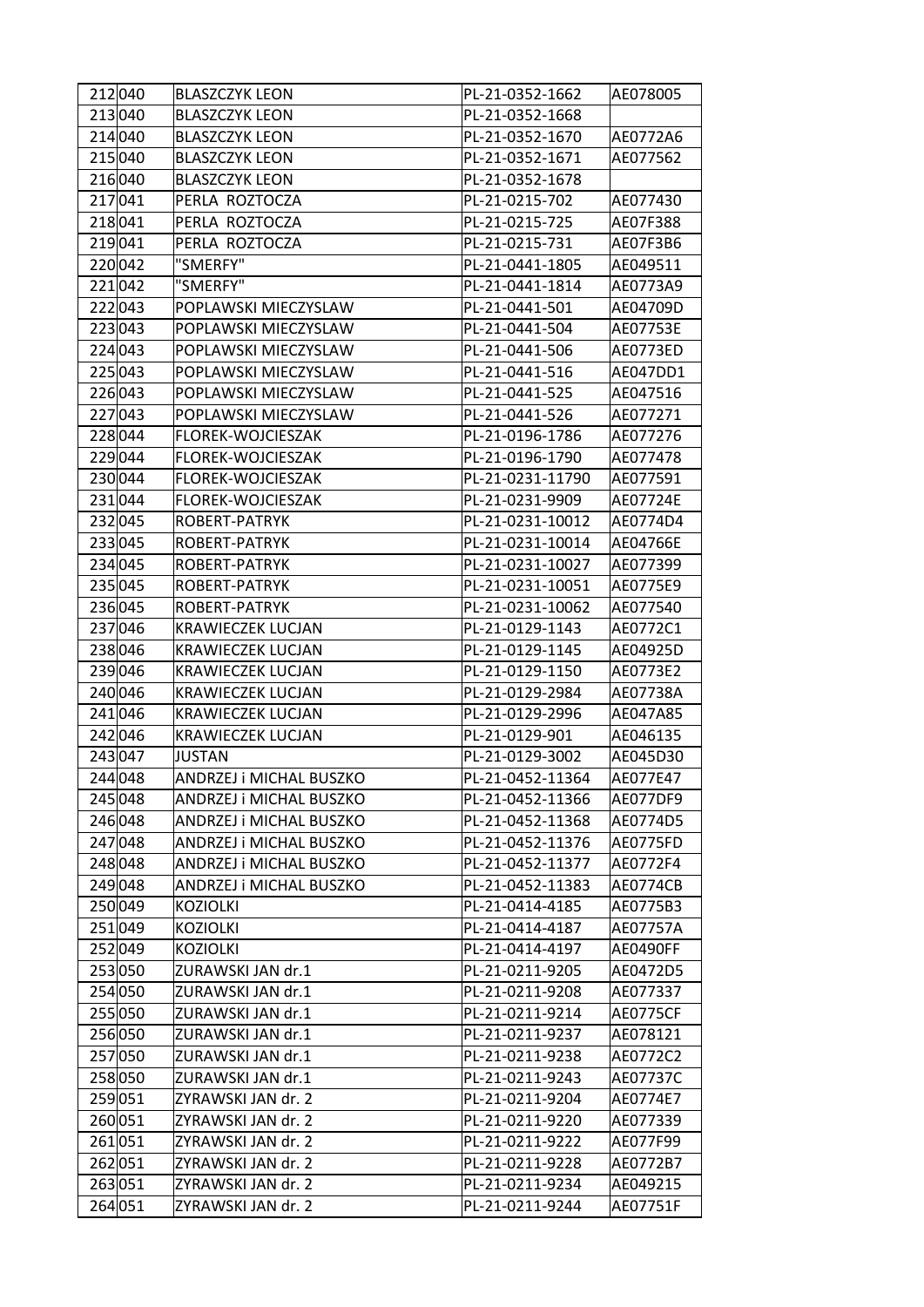| 265 052 | ZURAWSKI JAN 3                  | PL-21-0211-9206  | AE07731B |
|---------|---------------------------------|------------------|----------|
| 266052  | ZURAWSKI JAN 3                  | PL-21-0211-9209  | AE077418 |
| 267052  | ZURAWSKI JAN 3                  | PL-21-0211-9231  | AE0474FD |
| 268052  | ZURAWSKI JAN 3                  | PL-21-0211-9235  | AE077391 |
| 269052  | ZURAWSKI JAN 3                  | PL-21-0211-9251  | AE02C05B |
| 270052  | ZURAWSKI JAN 3                  | PL-21-0211-9255  | AE077F34 |
| 271053  | <b>HUBEX</b>                    | PL-20-0211-11224 | AE077439 |
| 272053  | <b>HUBEX</b>                    | PL-20-0211-11225 | AE0772D7 |
| 273053  | <b>HUBEX</b>                    | PL-20-0211-11229 | AE07731F |
| 274 053 | <b>HUBEX</b>                    | PL-20-0211-6702  | AE047379 |
| 275053  | <b>HUBEX</b>                    | PL-20-0211-6704  | AE077300 |
| 276053  | <b>HUBEX</b>                    | PL-20-0211-6707  | AE07749B |
| 277054  | KUSAJ GRZEGORZ                  | PL-21-0211-6701  | AE0775CD |
| 278 054 | KUSAJ GRZEGORZ                  | PL-21-0211-6703  | AE07737F |
| 279054  | <b>KUSAJ GRZEGORZ</b>           | PL-21-0211-6706  | AE0491FE |
| 280054  | KUSAJ GRZEGORZ                  | PL-21-0211-6709  | AE07FBCB |
| 281054  | KUSAJ GRZEGORZ                  | PL-21-0211-6711  | AE07F417 |
| 282054  | KUSAJ GRZEGORZ                  | PL-21-0211-6716  | AE07F424 |
| 283054  | KUSAJ GRZEGORZ                  | PL-21-0211-6717  | AE07F537 |
| 284 055 | <b>LACH STANISLAW</b>           | PL-21-0465-7301  | AE077336 |
| 285 055 | <b>LACH STANISLAW</b>           | PL-21-0465-7307  | AE0775B4 |
| 286 055 | <b>LACH STANISLAW</b>           | PL-21-0465-7313  | AE077422 |
| 287 055 | <b>LACH STANISLAW</b>           | PL-21-0465-7315  | AE0492EF |
| 288 055 | <b>LACH STANISLAW</b>           | PL-21-0465-7317  | AE07732E |
| 289 055 | <b>LACH STANISLAW</b>           | PL-21-0465-7326  | AE07733E |
| 290 056 | WOZNY KONRAD                    | PL-21-0208-4556  | AE0775C6 |
| 291056  | <b>WOZNY KONRAD</b>             | PL-21-0208-4557  | AE078043 |
| 292 056 | <b>WOZNY KONRAD</b>             | PL-21-0208-4558  | AE07735D |
| 293 057 | CIESLAK - KRAWCZYK              | PL-21-0463-7328  | AE077433 |
| 294 057 | <b>CIESLAK - KRAWCZYK</b>       | PL-21-0463-7331  | AE048E88 |
| 295 057 | <b>CIESLAK - KRAWCZYK</b>       | PL-21-0463-7334  | AE0474BF |
| 296 058 | <b>SG SEHNKE-MARZEION</b>       | DV-21-8762-1000  | AE0772BF |
| 297058  | SG SEHNKE-MARZEION              | DV-21-8762-735   | AE077423 |
| 298 058 | <b>SG SEHNKE-MARZEION</b>       | DV-21-8762-965   | AE077292 |
| 299 058 | <b>SG SEHNKE-MARZEION</b>       | DV-21-8762-977   | AE077397 |
| 300 059 | <b>SLAWOMIR WIERZBICKI</b>      | PL-21-0244-7018  | AE047CEB |
| 301 059 | <b>SLAWOMIR WIERZBICKI</b>      | PL-21-0244-7028  | AE077286 |
| 302 059 | <b>SLAWOMIR WIERZBICKI</b>      | PL-21-0244-7029  | AE046FE1 |
| 303060  | DUDEK MONIKA & DAWID            | PL-21-0388-1220  | AE047424 |
| 304 060 | DUDEK MONIKA & DAWID            | PL-21-0388-1226  | AE077F9F |
| 305 060 | <b>DUDEK MONIKA &amp; DAWID</b> | PL-21-0388-1227  | AE077EEA |
| 306 060 | DUDEK MONIKA & DAWID            | PL-21-0388-1229  | AE0775ED |
| 307060  | DUDEK MONIKA & DAWID            | PL-21-0388-1234  | AE0490DB |
| 308060  | DUDEK MONIKA & DAWID            | PL-21-0388-1235  | AE077240 |
| 309061  | "GRUBIORZE"                     | PL-21-0422-7306  | AE077521 |
| 310 061 | "GRUBIORZE"                     | PL-21-0422-7325  | AE077342 |
| 311061  | "GRUBIORZE"                     | PL-21-0422-7344  | AE077503 |
| 312 061 | "GRUBIORZE"                     | PL-21-0422-7346  | AE0774C7 |
| 313061  | "GRUBIORZE"                     | PL-21-0422-7347  | AE048B34 |
| 314 061 | "GRUBIORZE"                     | PL-21-0422-7356  | AE04765F |
| 315 062 | <b>BIERNAT &amp; KUSCH 1</b>    | DV-21-2522-1711  | AE077598 |
| 316 062 | <b>BIERNAT &amp; KUSCH 1</b>    | DV-21-2522-1749  | AE048CE9 |
| 317 062 | <b>BIERNAT &amp; KUSCH 1</b>    | DV-21-2522-1759  | AE0773D5 |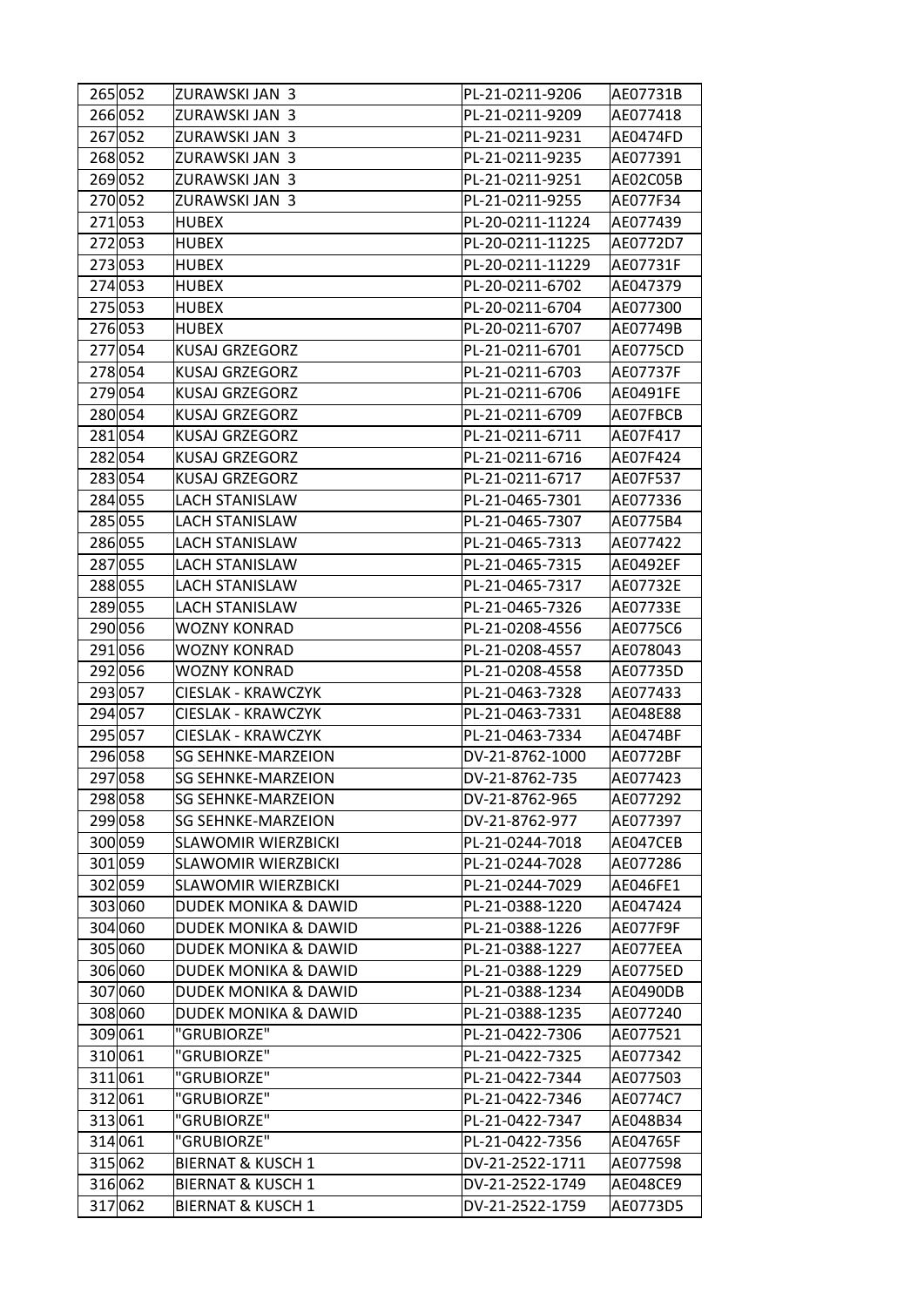| 318 062 | <b>BIERNAT &amp; KUSCH 1</b> | DV-21-2522-1783 | AE078103        |
|---------|------------------------------|-----------------|-----------------|
| 319 062 | <b>BIERNAT &amp; KUSCH 1</b> | DV-21-2522-1799 | AE07754B        |
| 320 062 | <b>BIERNAT &amp; KUSCH 1</b> | DV-21-2522-1829 | AE048FD9        |
| 321 063 | <b>BIERNAT &amp; KUSCH 2</b> | DV-21-2522-1780 | AE077284        |
| 322 063 | <b>BIERNAT &amp; KUSCH 2</b> | DV-21-2522-1789 | AE0775A5        |
| 323 063 | <b>BIERNAT &amp; KUSCH 2</b> | DV-21-2522-1798 | <b>AE0773CC</b> |
| 324 063 | <b>BIERNAT &amp; KUSCH 2</b> | DV-21-2522-1801 | AE049341        |
| 325 063 | <b>BIERNAT &amp; KUSCH 2</b> | DV-21-2522-1807 | AE077264        |
| 326 063 | <b>BIERNAT &amp; KUSCH 2</b> | DV-21-2522-1835 | AE077535        |
| 327 064 | KALYTA +SCZYGIOL NIEMCY      | DV-21-3540-323  | AE0775B9        |
| 328 064 | KALYTA +SCZYGIOL NIEMCY      | DV-21-3540-329  | AE046228        |
| 329 064 | KALYTA +SCZYGIOL NIEMCY      | DV-21-3540-332  | AE045CAA        |
| 330 064 | KALYTA +SCZYGIOL NIEMCY      | DV-21-7243-1094 | AE077436        |
| 331 064 | KALYTA +SCZYGIOL NIEMCY      | DV-21-7243-1097 | AE077244        |
| 332 064 | KALYTA +SCZYGIOL NIEMCY      | DV-21-7243-1100 | AE077446        |
| 333065  | <b>ADAMCZYK MARTA</b>        | PL-21-0295-6327 | AE077E34        |
| 334 066 | <b>BIENIEK DARIUSZ</b>       | S-21-20-1022    | AE0494A7        |
| 335066  | <b>BIENIEK DARIUSZ</b>       | S-21-20-1024    | AE077DFE        |
| 336 066 | <b>BIENIEK DARIUSZ</b>       | S-21-20-1025    | AE048F31        |
| 337066  | <b>BIENIEK DARIUSZ</b>       | S-21-20-1033    | AE077306        |
| 338066  | <b>BIENIEK DARIUSZ</b>       | S-21-20-1036    | AE04957A        |
| 339 066 | <b>BIENIEK DARIUSZ</b>       | S-21-20-1042    | AE045E11        |
| 340 067 | <b>JARCZOK FILIP</b>         | PL-21-047-8505  | AE077572        |
| 341 067 | <b>JARCZOK FILIP</b>         | PL-21-047-8508  | AE077DEB        |
| 342 067 | <b>JARCZOK FILIP</b>         | PL-21-047-8514  | AE077F62        |
| 343 067 | JARCZOK FILIP                | PL-21-047-8518  | AE045D01        |
| 344 067 | JARCZOK FILIP                | PL-21-047-8520  | AE049051        |
| 345 067 | <b>JARCZOK FILIP</b>         | PL-21-047-8522  | AE048AEE        |
| 346 068 | <b>HANIA &amp; MAJA TEAM</b> | PL-21-0497-2122 | AE02C072        |
| 347 068 | <b>HANIA &amp; MAJA TEAM</b> | PL-21-0497-2136 | AE07723D        |
| 348 068 | <b>HANIA &amp; MAJA TEAM</b> | PL-21-0497-2139 | AE077EA0        |
| 349 068 | <b>HANIA &amp; MAJA TEAM</b> | PL-21-0497-2143 | AE02C077        |
| 350068  | HANIA & MAJA TEAM            | PL-21-0497-2164 | AE0773C0        |
| 351068  | <b>HANIA &amp; MAJA TEAM</b> | PL-21-0497-2165 | AE047591        |
| 352 069 | MAJA & HANIA TEAM            | PL-21-0497-2082 | AE0489AB        |
| 353069  | MAJA & HANIA TEAM            | PL-21-0497-2093 | AE0774F4        |
| 354 069 | <b>MAJA &amp; HANIA TEAM</b> | PL-21-0497-2106 | AE077435        |
| 355 069 | MAJA & HANIA TEAM            | PL-21-0497-2119 | AE07732F        |
| 356 069 | MAJA & HANIA TEAM            | PL-21-0497-2128 | AE0774CF        |
| 357069  | MAJA & HANIA TEAM            | PL-21-0497-2135 | AE049253        |
| 358070  | SZYMON                       | PL-21-0180-6507 | AE077492        |
| 359070  | SZYMON                       | PL-21-0180-6511 | AE077384        |
| 360070  | SZYMON                       | PL-21-0180-6575 | AE0773FE        |
| 361 070 | <b>SZYMON</b>                | PL-21-0180-6579 | AE0775F5        |
| 362 070 | SZYMON                       | PL-21-0180-6585 | AE078059        |
| 363 070 | SZYMON                       | PL-21-0180-6600 | AE0773A8        |
| 364 071 | KLECZAJ SLAWOMIR             | PL-21-0180-312  | AE078161        |
| 365072  | STEFANSKI MAREK MWG ROGOWO I | PL-21-0495-6829 | AE048FFF        |
| 366 072 | STEFANSKI MAREK MWG ROGOWO I | PL-21-0495-6830 | AE0780D4        |
| 367 072 | STEFANSKI MAREK MWG ROGOWO I | PL-21-0495-6871 | AE04967B        |
| 368 072 | STEFANSKI MAREK MWG ROGOWO I | PL-21-0495-6875 | AE049485        |
| 369 072 | STEFANSKI MAREK MWG ROGOWO I | PL-21-0495-6964 | AE045D8C        |
| 370072  | STEFANSKI MAREK MWG ROGOWO I | PL-21-0495-6974 | AE0772F8        |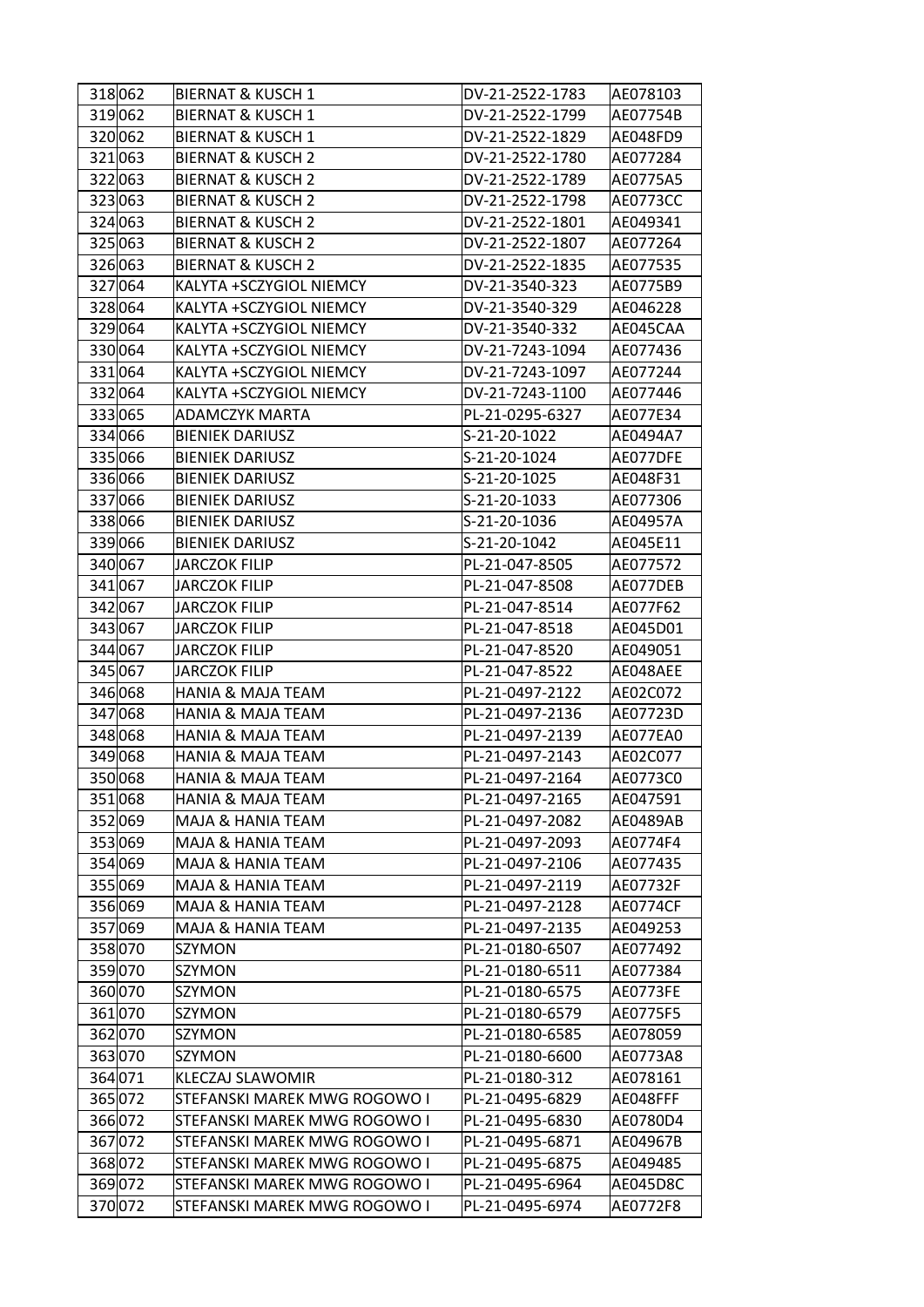| 371 072            | STEFANSKI MAREK MWG ROGOWO I         | PL-21-0495-6991                | AE0774A8             |
|--------------------|--------------------------------------|--------------------------------|----------------------|
| 372 073            | STEFANSKI MAREK MWG ROGOWO II        | PL-21-0495-10420               | AE0775D9             |
| 373073             | STEFANSKI MAREK MWG ROGOWO II        | PL-21-0495-10423               | AE07744A             |
| 374 073            | STEFANSKI MAREK MWG ROGOWO II        | PL-21-0495-10425               | AE048EF1             |
| 375 073            | STEFANSKI MAREK MWG ROGOWO II        | PL-21-0495-6949                | AE0772DA             |
| 376 073            | STEFANSKI MAREK MWG ROGOWO II        | PL-21-0495-6952                | AE048CA4             |
| 377073             | STEFANSKI MAREK MWG ROGOWO II        | PL-21-0495-6965                | AE0772E6             |
| 378073             | STEFANSKI MAREK MWG ROGOWO II        | PL-21-0495-6994                | AE048A74             |
| 379074             | <b>CZARDYBON ANDRZEJ</b>             | PL-21-0139-5604                | AE048C01             |
| 380074             | <b>CZARDYBON ANDRZEJ</b>             | PL-21-0139-5607                | AE04761D             |
| 381 074            | <b>CZARDYBON ANDRZEJ</b>             | PL-21-0139-5681                | AE0775DD             |
| 382 074            | <b>CZARDYBON ANDRZEJ</b>             | PL-21-0139-5689                | AE0773FB             |
| 383074             | <b>CZARDYBON ANDRZEJ</b>             | PL-21-0139-5698                | AE049480             |
| 384074             | <b>CZARDYBON ANDRZEJ</b>             | PL-21-0139-5700                | AE048CC8             |
| 385 075            | RUBINKOWSKI DAMIAN                   | PL-21-0397-1103                | AE07747A             |
| 386 075            | RUBINKOWSKI DAMIAN                   | PL-21-0397-1192                | AE0774C0             |
| 387 075            | RUBINKOWSKI DAMIAN                   | PL-21-0397-1193                | AE046F0F             |
| 388076             | WALKI                                | PL-21-0162-3018                | AE048DEC             |
| 389076             | WALKI                                | PL-21-0162-3020                | AE048D80             |
| 390 076            | <b>WALKI</b>                         | PL-21-0162-3034                | AE0772E7             |
| 391 076            | <b>WALKI</b>                         | PL-21-0162-5701                | AE047637             |
| 392 076            | <b>WALKI</b>                         | PL-21-0162-5702                | AE048E8E             |
| 393076             | WALKI                                | PL-21-0162-5703                | AE077375             |
| 394 077            | Aa.M. DANILOWICZ                     | PL-21-0215-13                  | AE0774A7             |
|                    |                                      |                                |                      |
| 395 077            | Aa.M. DANILOWICZ<br>Aa.M. DANILOWICZ | PL-21-0215-15<br>PL-21-0215-36 | AE077F35<br>AE0772F2 |
| 396 077            | ZAJAC TOMASZ                         | PL-21-0215-607                 |                      |
| 397 078<br>398 078 | ZAJAC TOMASZ                         | PL-21-0215-616                 | AE04742C<br>AE02C057 |
| 399 078            | ZAJAC TOMASZ                         | PL-21-0215-617                 | AE04945C             |
| 400078             | ZAJAC TOMASZ                         | PL-21-0215-630                 | AE0775AA             |
| 401 078            | ZAJAC TOMASZ                         |                                |                      |
|                    |                                      | PL-21-0215-642                 | AE047B8C             |
| 402 079            | <b>KRASUSKI</b>                      | PL-21-0414-457                 | AE049678             |
| 403 079            | <b>KRASUSKI</b>                      | PL-21-0414-496                 | AE0774D1             |
| 404 079            | <b>KRASUSKI</b>                      | PL-21-0414-497                 | AE0772A2             |
| 405 079            | <b>KRASUSKI</b>                      | PL-21-0414-498                 | AE07746B             |
| 406 079            | <b>KRASUSKI</b>                      | PL-21-0414-499                 | AE077E58             |
| 407 079            | <b>KRASUSKI</b>                      | PL-21-0414-500                 | AE077F77             |
| 408080             | <b>DUBIEL - ROJEK</b>                | PL-21-0311-9003                | AE077353             |
| 409080             | DUBIEL - ROJEK                       | PL-21-0311-9008                | AE046FD8             |
| 410080             | DUBIEL - ROJEK                       | PL-21-0311-9015                | AE0773A1             |
| 411080             | <b>DUBIEL - ROJEK</b>                | PL-21-0311-9017                | AE0775AC             |
| 412080             | <b>DUBIEL - ROJEK</b>                | PL-21-0311-9019                | AE048AA6             |
| 413080             | DUBIEL - ROJEK                       | PL-21-0311-9026                | <b>AE0772CE</b>      |
| 414 081            | <b>ROJEK &amp; DUBIEL</b>            | PL-21-0311-9009                | AE0490C9             |
| 415 081            | <b>ROJEK &amp; DUBIEL</b>            | PL-21-0311-9018                | AE048A46             |
| 416081             | ROJEK & DUBIEL                       | PL-21-0311-9023                | AE078086             |
| 417 082            | <b>MALEC MAREK</b>                   | PL-21-0215-241                 | AE0772AB             |
| 418 082            | <b>MALEC MAREK</b>                   | PL-21-0215-242                 | AE07802C             |
| 419083             | ZAWISLAK ADAM                        | PL-21-0215-6076                | AE077E7F             |
| 420083             | ZAWISLAK ADAM                        | PL-21-0215-6081                | AE0492A9             |
| 421083             | ZAWISLAK ADAM                        | PL-21-0215-6087                | AE048ABD             |
| 422083             | ZAWISLAK ADAM                        | PL-21-0215-6094                | AE07747F             |
| 423 083            | ZAWISLAK ADAM                        | PL-21-0215-6096                | AE0775E2             |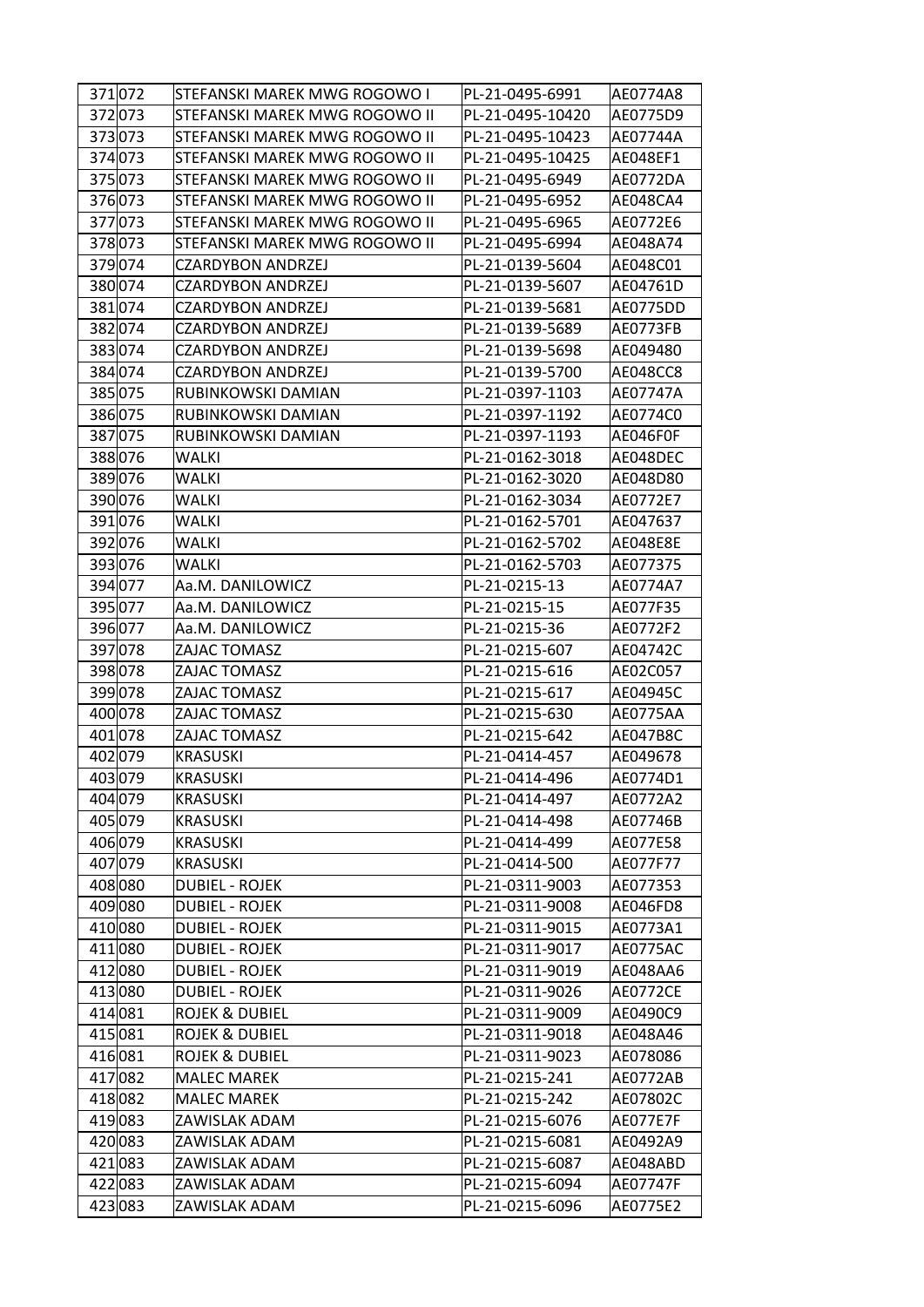| 424 084 | WROBEL WALDEMAR I            | PL-21-0498-3652  | AE0472E7        |
|---------|------------------------------|------------------|-----------------|
| 425084  | WROBEL WALDEMAR I            | PL-21-0498-3656  | AE07748D        |
| 426084  | WROBEL WALDEMAR I            | PL-21-0498-3668  | AE0495C5        |
| 427 084 | WROBEL WALDEMAR I            | PL-21-0498-3670  | AE0772D0        |
| 428084  | WROBEL WALDEMAR I            | PL-21-0498-3675  | AE045C9B        |
| 429084  | WROBEL WALDEMAR I            | PL-21-0498-3683  | AE0774D9        |
| 430 085 | WROBEL WALDEMAR II           | PL-21-0498-3669  | AE077314        |
| 431 085 | WROBEL WALDEMAR II           | PL-21-0498-3672  | AE077381        |
| 432 085 | WROBEL WALDEMAR II           | PL-21-0498-3674  | AE077441        |
| 433086  | LASECKI - NAWROCKI           | PL-21-0468-3218  | AE07726C        |
| 434 086 | LASECKI - NAWROCKI           | PL-21-0468-3236  | AE049098        |
| 435 086 | LASECKI - NAWROCKI           | PL-21-0468-6424  | AE07727F        |
| 436086  | LASECKI - NAWROCKI           | PL-21-0468-6430  | AE077256        |
| 437086  | LASECKI - NAWROCKI           | PL-21-0468-6468  | AE0774AE        |
| 438086  | LASECKI - NAWROCKI           | PL-21-0468-6472  | AE07721F        |
| 439 087 | NATALKA & ZELAZNIAKI         | PL-21-0468-613   | AE047590        |
| 440 087 | NATALKA & ZELAZNIAKI         | PL-21-0468-619   | AE0772C5        |
| 441 087 | NATALKA & ZELAZNIAKI         | PL-21-0468-666   | <b>AE0775BE</b> |
| 442 087 | NATALKA & ZELAZNIAKI         | PL-21-0468-707   | AE07744B        |
| 443 087 | NATALKA & ZELAZNIAKI         | PL-21-0468-756   | AE07745F        |
| 444 088 | MICHAL & REMIX               | PL-21-0468-13001 | AE077288        |
| 445 088 | MICHAL & REMIX               | PL-21-0468-13011 | AE02C080        |
| 446 088 | MICHAL & REMIX               | PL-21-0468-13019 | AE0781A3        |
| 447 088 | MICHAL & REMIX               | PL-21-0468-14520 | AE0473F5        |
| 448 088 | MICHAL & REMIX               | PL-21-0468-14541 | AE0490D6        |
| 449 088 | MICHAL & REMIX               | PL-21-0468-14549 | AE077E7D        |
| 450 089 | DYBKOWSKI SLAWOMIR           | PL-21-0208-5601  | AE047396        |
| 451 089 | DYBKOWSKI SLAWOMIR           | PL-21-0208-5610  | AE0775B6        |
| 452 089 | DYBKOWSKI SLAWOMIR           | PL-21-0208-5655  | AE077FFB        |
| 453089  | DYBKOWSKI SLAWOMIR           | PL-21-0208-5747  | AE07739A        |
| 454 089 | DYBKOWSKI SLAWOMIR           | PL-21-0208-5748  | AE048EE3        |
| 455 089 | DYBKOWSKI SLAWOMIR           | PL-21-0208-5751  | AE077269        |
| 456090  | <b>CZAJKA TEAM</b>           | PL-21-0311-9108  | <b>AE0775CE</b> |
| 457 090 | CZAJKA TEAM                  | PL-21-0311-9147  | AE077457        |
| 458090  | CZAJKA TEAM                  | PL-21-0311-9163  | AE0773DB        |
| 459090  | CZAJKA TEAM                  | PL-21-0311-9949  | AE07734D        |
| 460090  | CZAJKA TEAM                  | PL-21-0311-9950  | AE047CB4        |
| 461090  | CZAJKA TEAM                  | PL-21-0311-9951  | AE047D01        |
| 462 091 | <b>GORA MARCIN</b>           | PL-21-0311-3603  | AE07750A        |
| 463091  | <b>GORA MARCIN</b>           | PL-21-0311-3608  | AE07803F        |
| 464 091 | <b>GORA MARCIN</b>           | PL-21-0311-3613  | AE048A3A        |
| 465 091 | <b>GORA MARCIN</b>           | PL-21-0311-3615  | AE0780B1        |
| 466092  | <b>FILIP &amp; GOLBA</b>     | PL-21-0468-10006 | AE077550        |
| 467 092 | <b>FILIP &amp; GOLBA</b>     | PL-21-0468-10051 | AE077DFA        |
| 468 092 | <b>FILIP &amp; GOLBA</b>     | PL-21-0468-10056 | AE077313        |
| 469 092 | <b>FILIP &amp; GOLBA</b>     | PL-21-0468-10117 | AE0774DE        |
| 470 092 | <b>FILIP &amp; GOLBA</b>     | PL-21-0468-9832  | AE0780FF        |
| 471092  | <b>FILIP &amp; GOLBA</b>     | PL-21-0468-9836  | AE0772B6        |
| 472092  | <b>FILIP &amp; GOLBA</b>     | PL-21-0468-9837  | AE07753F        |
| 473093  | CIENKUSZ STANISLAW&KAROL&JAN | PL-21-0468-14381 | AE077E1C        |
| 474 093 | CIENKUSZ STANISLAW&KAROL&JAN | PL-21-0468-14384 | AE02C074        |
| 475 093 | CIENKUSZ STANISLAW&KAROL&JAN | PL-21-0468-14386 | AE078016        |
| 476093  | CIENKUSZ STANISLAW&KAROL&JAN | PL-21-0468-14387 | AE07726B        |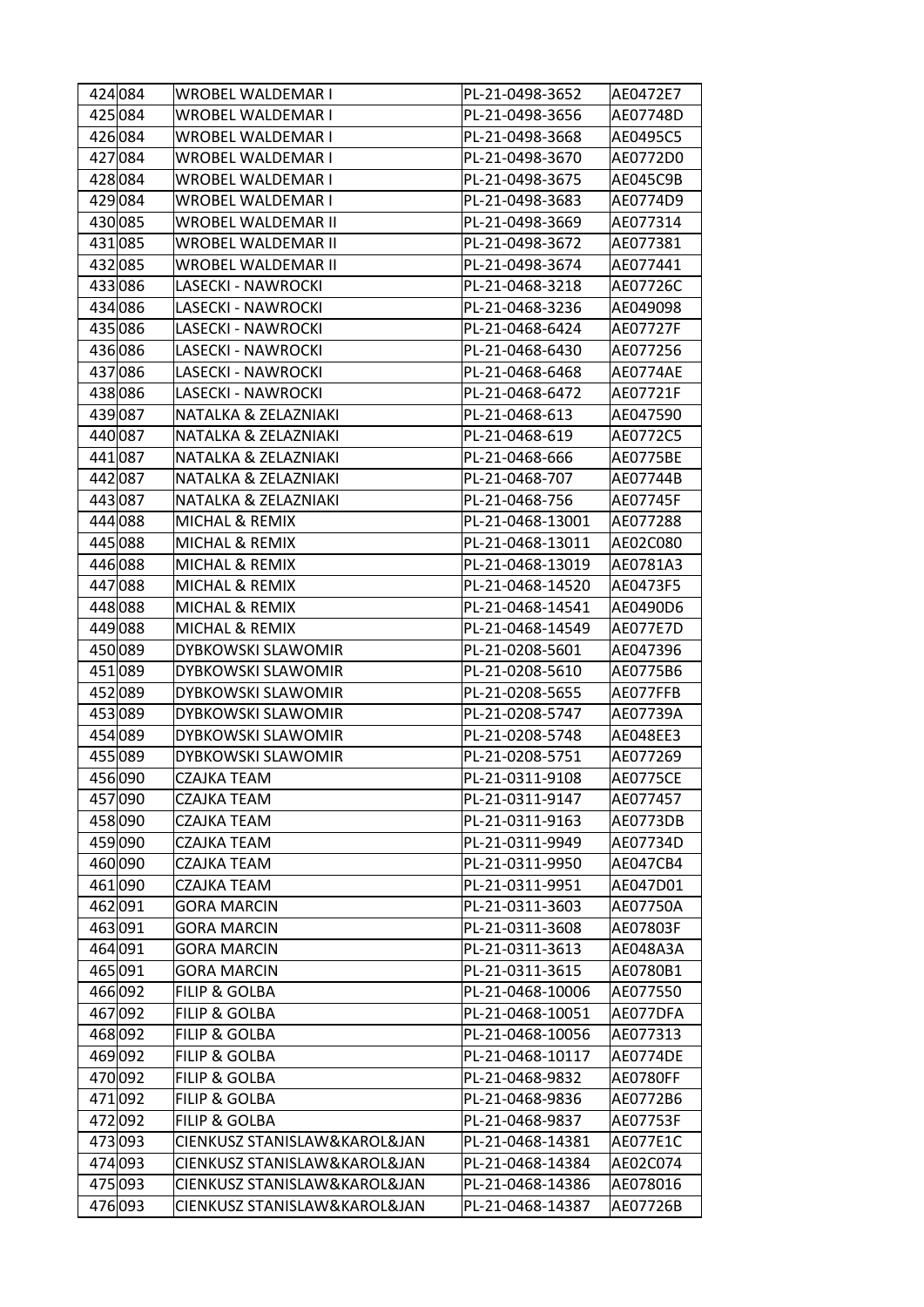| 477093  | CIENKUSZ STANISLAW&KAROL&JAN | PL-21-0468-14391 | AE047524 |
|---------|------------------------------|------------------|----------|
| 478093  | CIENKUSZ STANISLAW&KAROL&JAN | PL-21-0468-14394 | AE047031 |
| 479094  | <b>J.J KORYCCY</b>           | PL-21-0490-6841  | AE0772C7 |
| 480 094 | <b>J.J KORYCCY</b>           | PL-21-0490-6847  | AE048F5E |
| 481 094 | <b>J.J KORYCCY</b>           | PL-21-0490-6850  | AE0491BD |
| 482 094 | <b>J.J KORYCCY</b>           | PL-21-0490-6852  | AE077E1E |
| 483094  | <b>J.J KORYCCY</b>           | PL-21-0490-6855  | AE02C083 |
| 484 094 | <b>J.J KORYCCY</b>           | PL-21-0490-6858  | AE077394 |
| 485 095 | <b>GAWRONSKI SLAWOMIR</b>    | PL-21-0209-11340 | AE077590 |
| 486095  | <b>GAWRONSKI SLAWOMIR</b>    | PL-21-0209-11341 | AE077420 |
| 487 095 | <b>GAWRONSKI SLAWOMIR</b>    | PL-21-0209-11354 | AE07731C |
| 488095  | <b>GAWRONSKI SLAWOMIR</b>    | PL-21-0209-11357 | AE07F5B4 |
| 489 095 | <b>GAWRONSKI SLAWOMIR</b>    | PL-21-0209-11361 | AE07F615 |
| 490 095 | <b>GAWRONSKI SLAWOMIR</b>    | PL-21-0209-11367 | AE07F354 |
| 491 096 | WIESLAW & TYMON              | PL-21-0223-12211 | AE02C073 |
| 492 096 | WIESLAW & TYMON              | PL-21-0223-12218 | AE02C085 |
| 493 096 | WIESLAW & TYMON              | PL-21-0223-12221 | AE0493AC |
| 494 096 | WIESLAW & TYMON              | PL-21-0223-12222 | AE02C05F |
| 495 096 | WIESLAW & TYMON              | PL-21-0223-12223 | AE02C076 |
| 496 096 | WIESLAW & TYMON              | PL-21-0223-12225 | AE077510 |
| 497 096 | WIESLAW & TYMON              | PL-21-0223-12287 | AE0773CF |
| 498 097 | <b>GORZEL TOMASZ</b>         | PL-21-0497-6210  | AE0774FF |
| 499 097 | <b>GORZEL TOMASZ</b>         | PL-21-0497-6238  | AE077602 |
| 500 097 | <b>GORZEL TOMASZ</b>         | PL-21-0497-6248  | AE078171 |
| 501 097 | <b>GORZEL TOMASZ</b>         | PL-21-0497-6250  | AE077490 |
| 502 097 | <b>GORZEL TOMASZ</b>         | PL-21-0497-6255  | AE077576 |
| 503 097 | <b>GORZEL TOMASZ</b>         | PL-21-0497-6268  | AE0474A3 |
| 504 098 | <b>ARTUR ZOLKIEWSKI</b>      | PL-21-0210-1546  | AE077511 |
| 505 098 | <b>ARTUR ZOLKIEWSKI</b>      | PL-21-0210-1547  | AE0491CF |
| 506 098 | <b>ARTUR ZOLKIEWSKI</b>      | PL-21-0210-1556  | AE07749C |
| 507 098 | <b>ARTUR ZOLKIEWSKI</b>      | PL-21-0210-1563  | AE07739B |
| 508 098 | <b>ARTUR ZOLKIEWSKI</b>      | PL-21-0210-1566  | AE02C079 |
| 509 098 | <b>ARTUR ZOLKIEWSKI</b>      | PL-21-0210-1574  | AE07745C |
| 510 099 | JACHOREK ZBIGNIEW            | PL-21-0215-1807  | AE0774F5 |
| 511 099 | JACHOREK ZBIGNIEW            | PL-21-0215-1808  | AE0775AD |
| 512 099 | <b>JACHOREK ZBIGNIEW</b>     | PL-21-0215-1827  | AE047E1E |
| 513099  | <b>JACHOREK ZBIGNIEW</b>     | PL-21-0215-1828  | AE077FA9 |
| 514 099 | <b>JACHOREK ZBIGNIEW</b>     | PL-21-0215-1845  | AE077296 |
| 515 099 | JACHOREK ZBIGNIEW            | PL-21-0215-1846  | AE077362 |
| 516 100 | LUKASZ I MONIKA LIPIAN II    | PL-21-0208-8971  | AE07733F |
| 517 101 | DUDKIEWICZ - MORAWSKI        | PL-21-0211-2021  | AE0774FA |
| 518 101 | DUDKIEWICZ - MORAWSKI        | PL-21-0211-6321  | AE049009 |
| 519 101 | DUDKIEWICZ - MORAWSKI        | PL-21-0211-6322  | AE048DAE |
| 520 101 | DUDKIEWICZ - MORAWSKI        | PL-21-0211-8940  | AE077443 |
| 521 101 | DUDKIEWICZ - MORAWSKI        | PL-21-0211-8944  | AE047380 |
| 522 101 | DUDKIEWICZ - MORAWSKI        | PL-21-0211-8947  | AE049339 |
| 523 102 | RAFAL KAMIL                  | PL-21-03-10110   | AE047671 |
| 524 102 | RAFAL KAMIL                  | PL-21-03-10114   | AE0773CD |
| 525 102 | RAFAL KAMIL                  | PL-21-03-10115   | AE07742A |
| 526 102 | RAFAL KAMIL                  | PL-21-03-10157   | AE077E91 |
| 527 102 | RAFAL KAMIL                  | PL-21-03-10159   | AE0775EF |
| 528 103 | L.STOLARSKI- K. SZWED        | PL-21-0380-243   | AE077EEC |
| 529 103 | L.STOLARSKI- K. SZWED        | PL-21-0380-244   | AE077ED5 |
|         |                              |                  |          |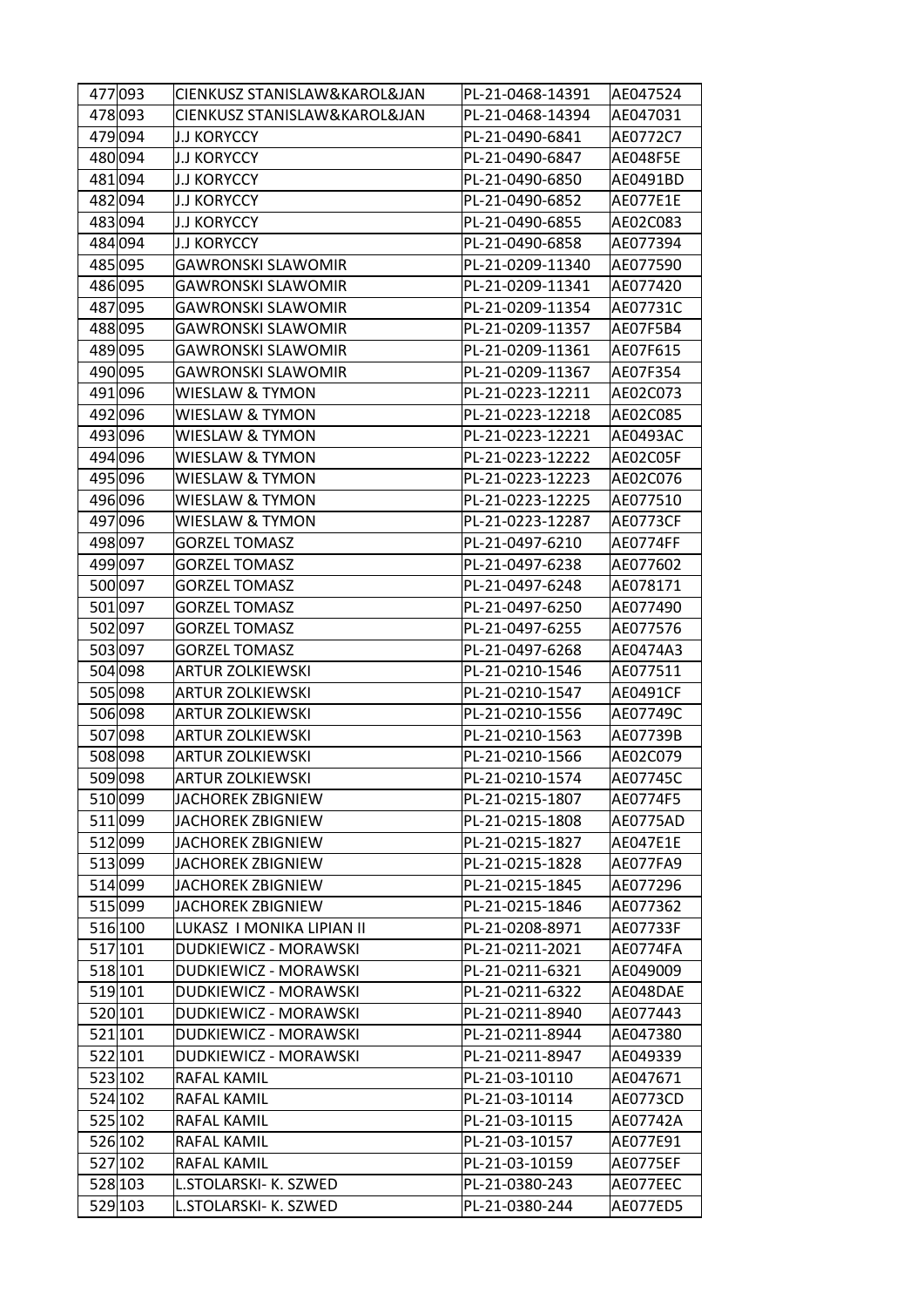| 530 103 | ll.STOLARSKI- K. SZWED       | PL-21-0380-245   | AE0780A8 |
|---------|------------------------------|------------------|----------|
| 531 103 | L.STOLARSKI- K. SZWED        | PL-21-0380-825   | AE078009 |
| 532 103 | L.STOLARSKI- K. SZWED        | PL-21-0380-826   | AE077E82 |
| 533 103 | L.STOLARSKI- K. SZWED        | PL-21-0380-829   | AE077F06 |
| 534 104 | <b>ABBAS PIGEONS</b>         | S-21-04-203      | AE077EBE |
| 535 104 | <b>ABBAS PIGEONS</b>         | S-21-04-204      | AE077EFF |
| 536 104 | <b>ABBAS PIGEONS</b>         | S-21-04-206      | AE077F60 |
| 537 104 | <b>ABBAS PIGEONS</b>         | S-21-04-211      | AE077FF0 |
| 538 104 | <b>ABBAS PIGEONS</b>         | S-21-04-213      | AE077E27 |
| 539 104 | <b>ABBAS PIGEONS</b>         | S-21-04-215      | AE077DE4 |
| 540 105 | PAWEL SZTOBNICKI             | PL-21-0175-1951  | AE077EF5 |
| 541 105 | PAWEL SZTOBNICKI             | PL-21-0175-1953  | AE077E0C |
| 542 105 | PAWEL SZTOBNICKI             | PL-21-0175-1956  | AE077E77 |
| 543 105 | PAWEL SZTOBNICKI             | PL-21-0175-1960  | AE077FEE |
| 544 105 | PAWEL SZTOBNICKI             | PL-21-0175-1992  | AE077F49 |
| 545 105 | PAWEL SZTOBNICKI             | S-21-08-015      | AE077EC0 |
| 546 106 | TEAM A.A.                    | PL-21-0139-446   | AE077E98 |
| 547 106 | TEAM A.A.                    | PL-21-0139-448   |          |
| 548 106 | TEAM A.A.                    | PL-21-0139-449   | AE078056 |
| 549 106 | TEAM A.A.                    | PL-21-0139-459   |          |
| 550 106 | TEAM A.A.                    | PL-21-0139-460   | AE078152 |
| 551 106 | TEAM A.A.                    | PL-21-0411-3740  |          |
| 552 107 | KUBACEK-JURASEK-CHMELAR TEAM | CZ-21-0234-2862  | AE077E45 |
| 553 107 | KUBACEK-JURASEK-CHMELAR TEAM | CZ-21-0234-2867  | AE077F1B |
| 554 107 | KUBACEK-JURASEK-CHMELAR TEAM | CZ-21-0234-2869  | AE077EC4 |
| 555 107 | KUBACEK-JURASEK-CHMELAR TEAM | CZ-21-0259-3412  | AE077DE6 |
| 556 107 | KUBACEK-JURASEK-CHMELAR TEAM | CZ-21-0259-3455  | AE077E8D |
| 557 107 | KUBACEK-JURASEK-CHMELAR TEAM | CZ-21-0259-3466  | AE077F7A |
| 558 108 | MISIAK & SMORAWSKI TEAM      | PL-21-0347-11966 | AE07F302 |
| 559 108 | MISIAK & SMORAWSKI TEAM      | PL-21-0347-11971 | AE07F4F7 |
| 560 108 | MISIAK & SMORAWSKI TEAM      | PL-21-0347-11999 | AE07F58D |
| 561 108 | MISIAK & SMORAWSKI TEAM      | PL-21-0347-9325  | AE07F6C6 |
| 562 108 | MISIAK & SMORAWSKI TEAM      | PL-21-0347-9343  | AE077E38 |
| 563 108 | MISIAK & SMORAWSKI TEAM      | PL-21-0347-9344  | AE07F4A4 |
| 564 109 | P+E TEAM                     | PL-21-0347-8104  | AE07F464 |
| 565 109 | P+E TEAM                     | PL-21-0347-8106  | AE07F5C1 |
| 566 109 | P+E TEAM                     | PL-21-0347-8107  | AE07F4F8 |
| 567 109 | P+E TEAM                     | PL-21-0347-8113  | AE07F43F |
| 568 109 | P+E TEAM                     | PL-21-0347-8118  | AE07F50C |
| 569 109 | P+E TEAM                     | PL-21-0347-8121  | AE07F40B |
| 570 110 | RAFAL GÓRSKI                 | PL-21-0223-583   | AE07F66D |
| 571 110 | RAFAL GÓRSKI                 | PL-21-0223-588   | AE07F4DD |
| 572 110 | RAFAL GÓRSKI                 | PL-21-0223-592   | AE07F6A7 |
| 573 110 | RAFAL GÓRSKI                 | PL-21-0223-593   | AE07F5E2 |
| 574 110 | RAFAL GÓRSKI                 | PL-21-0223-595   | AE0780ED |
| 575 110 | RAFAL GÓRSKI                 | PL-21-0223-596   | AE07F495 |
| 576 111 | PIOTROWSKI TOMASZ            | DV-21-5442-964   | AE07F3B8 |
| 577 111 | PIOTROWSKI TOMASZ            | DV-21-5442-965   | AE07F546 |
| 578 111 | PIOTROWSKI TOMASZ            | PL-21-0285-1621  | AE07F673 |
| 579 111 | PIOTROWSKI TOMASZ            | PL-21-0285-1626  | AE077F38 |
| 580 111 | PIOTROWSKI TOMASZ            | PL-21-0285-1643  | AE07F376 |
| 581 111 | PIOTROWSKI TOMASZ            | PL-21-0285-1697  | AE077F5A |
| 582 112 | <b>TORZ SLAWOMIR</b>         | PL-21-0155-6206  | AE07F666 |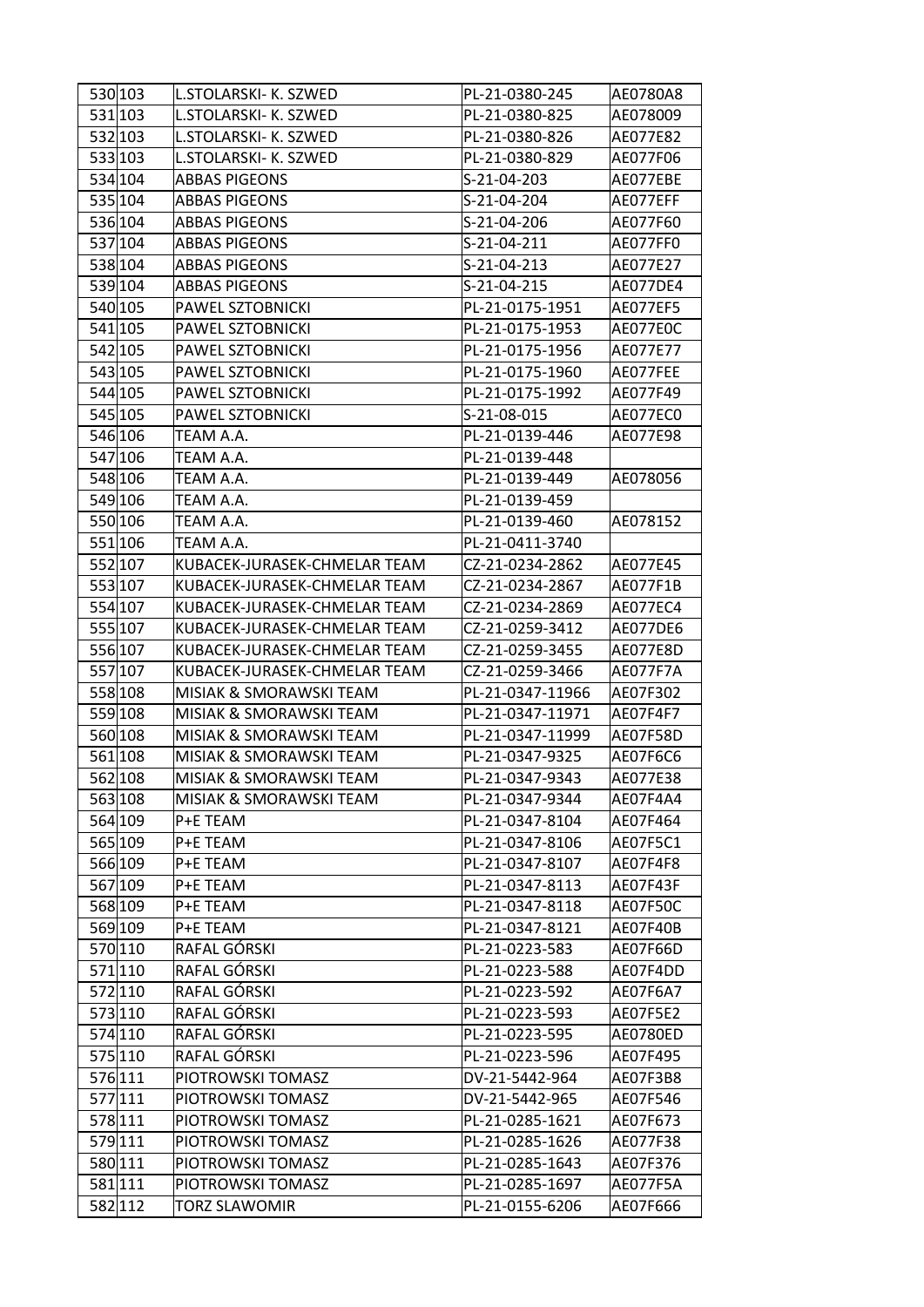| 583 112 | TORZ SLAWOMIR                  | PL-21-0155-6209  | AE07F4C8 |
|---------|--------------------------------|------------------|----------|
| 584 112 | <b>TORZ SLAWOMIR</b>           | PL-21-0155-6241  | AE07F5AE |
| 585 112 | <b>TORZ SLAWOMIR</b>           | PL-21-0155-6245  | AE07F38F |
| 586 112 | <b>TORZ SLAWOMIR</b>           | PL-21-0155-6256  | AE07F641 |
| 587 112 | <b>TORZ SLAWOMIR</b>           | PL-21-0155-6270  | AE07F38B |
| 588 113 | <b>BOCHENCZAK JAN</b>          | PL-21-0236-825   | AE07F435 |
| 589 113 | <b>BOCHENCZAK JAN</b>          | PL-21-0236-845   | AE07806B |
| 590 113 | <b>BOCHENCZAK JAN</b>          | PL-21-0236-868   | AE07F64E |
| 591 113 | <b>BOCHENCZAK JAN</b>          | PL-21-0236-869   | AE07F6C9 |
| 592 113 | <b>BOCHENCZAK JAN</b>          | PL-21-0236-870   | AE07F375 |
| 593 113 | <b>BOCHENCZAK JAN</b>          | PL-21-0236-884   | AE07F3DE |
| 594 114 | SZNAUCNER JAROSLAW             | PL-21-0492-4005  | AE07F40C |
| 595 114 | SZNAUCNER JAROSLAW             | PL-21-0492-4008  | AE07F365 |
| 596 114 | SZNAUCNER JAROSLAW             | PL-21-0492-4017  | AE07F4BA |
| 597 114 | SZNAUCNER JAROSLAW             | PL-21-0492-4029  | AE07F41C |
| 598 114 | SZNAUCNER JAROSLAW             | PL-21-0492-4056  | AE07F338 |
| 599 115 | SROKA-KUSION-KAWA              | PL-21-0318-3109  | AE07F3BF |
| 600 115 | SROKA-KUSION-KAWA              | PL-21-0318-3142  | AE07F683 |
| 601 115 | SROKA-KUSION-KAWA              | PL-21-0318-3424  | AE07F3E1 |
| 602 115 | SROKA-KUSION-KAWA              | PL-21-0318-3444  | AE07F386 |
| 603 116 | <b>LOEWE BARTLOMIEJ</b>        | PL-21-0152-135   | AE07F46E |
| 604 116 | LOEWE BARTLOMIEJ               | PL-21-0152-137   | AE07F665 |
| 605 116 | LOEWE BARTLOMIEJ               | PL-21-0152-139   | AE07F3E0 |
| 606 116 | LOEWE BARTLOMIEJ               | PL-21-0152-141   | AE07F457 |
| 607 116 | LOEWE BARTLOMIEJ               | PL-21-0152-143   | AE07F590 |
| 608 116 | LOEWE BARTLOMIEJ               | PL-21-0152-145   | AE07F57F |
| 609 117 | <b>KRZYCHOL</b>                | AU-21---171      | AE07F59B |
| 610 117 | <b>KRZYCHOL</b>                | AU-21---174      | AE07F57B |
| 611 117 | <b>KRZYCHOL</b>                | AU-21---175      | AE07FE96 |
| 612 117 | <b>KRZYCHOL</b>                | AU-21---180      | AE07F490 |
| 613 117 | <b>KRZYCHOL</b>                | PL-21-0317-1345  | AE07F42D |
| 614 117 | <b>KRZYCHOL</b>                | PL-21-0317-1346  | AE07F3C0 |
| 615 118 | SPARROW TEAM I                 | DV-21-1911-1248  | AE07F697 |
| 616 118 | SPARROW TEAM I                 | DV-21-1911-1256  | AE07F684 |
| 617 118 | SPARROW TEAM I                 | DV-21-1911-1264  | AE07F604 |
| 618 118 | <b>SPARROW TEAM I</b>          | DV-21-1911-1275  | AE07F507 |
| 619 118 | SPARROW TEAM I                 | DV-21-1911-1282  | AE07FE9F |
| 620 118 | SPARROW TEAM I                 | DV-21-1911-1288  | AE07F412 |
| 621 119 | SPARROW TEAM II                | DV-21-1911-1257  | AE07F4CD |
| 622 119 | SPARROW TEAM II                | DV-21-1911-1267  | AE07F5D0 |
| 623 119 | SPARROW TEAM II                | DV-21-1911-1273  | AE07F628 |
| 624 119 | SPARROW TEAM II                | DV-21-1911-1296  | AE07F3A6 |
| 625 119 | SPARROW TEAM II                | DV-21-2585-1818  | AE07F43B |
| 626 119 | SPARROW TEAM II                | DV-21-2585-1835  | AE07F58C |
| 627 120 | MODLISZEWICE TEAM              | CZ-21-0132-3333  | AE07FC4D |
| 628 121 | <b>BARTOSZ</b>                 | CZ-21-0132-3215  | AE07F3A0 |
| 629 122 | <b>MASTER TEAM PILICHOWICE</b> | CZ-21-0132-3212  | AE07F64A |
| 630 123 | DREAM TEAM                     | PL-21-0173-12914 | AE07F326 |
| 631 123 | DREAM TEAM                     | PL-21-0173-12940 | AE07F37B |
| 632 123 | <b>DREAM TEAM</b>              | PL-21-0173-12941 | AE07F37E |
| 633 123 | <b>DREAM TEAM</b>              | PL-21-0173-12942 | AE07F39A |
| 634 123 | DREAM TEAM                     | PL-21-0173-12950 | AE07F4B3 |
| 635 123 | DREAM TEAM                     | PL-21-0173-12951 | AE07F3CC |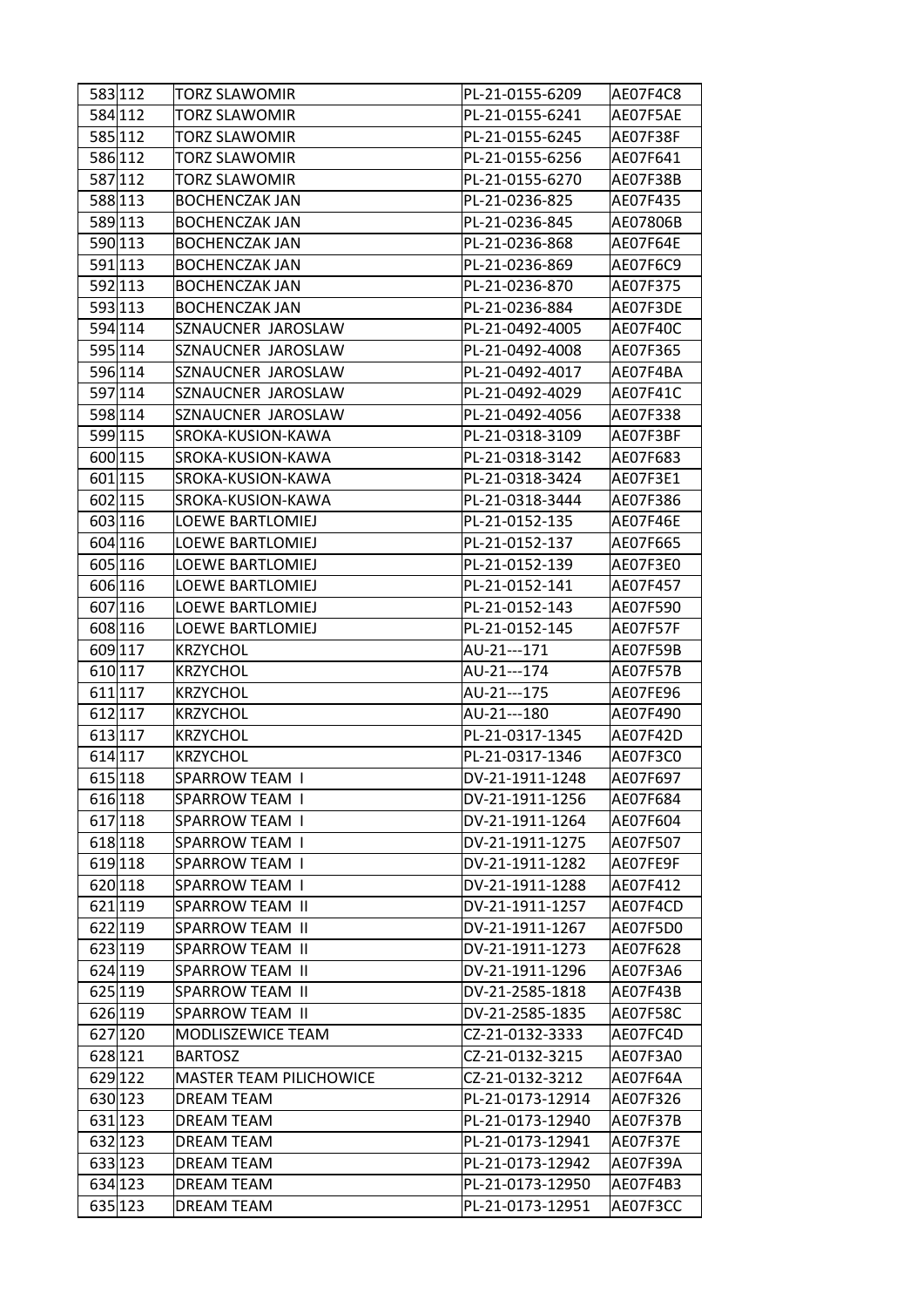| 636 124 | KREPIEC TIM                 | PL-21-04973301   | AE07F3FD |
|---------|-----------------------------|------------------|----------|
| 637 125 | K 2                         | PL-21-0497-3021  | AE07F66E |
| 638 125 | K <sub>2</sub>              | PL-21-0497-3031  | AE07F3B0 |
| 639 125 | K <sub>2</sub>              | PL-21-0497-3065  | AE07F533 |
| 640 125 | K <sub>2</sub>              | PL-21-0497-3068  | AE07F6CC |
| 641 125 | K 2                         | PL-21-0497-3078  | AE07F4A7 |
| 642 125 | K <sub>2</sub>              | PL-21-0497-3086  | AE07F3A2 |
| 643 126 | STUDZINSKI BARTOSZ-ZBIGNIEW | PL-21-0211-10150 | AE077338 |
| 644 126 | STUDZINSKI BARTOSZ-ZBIGNIEW | PL-21-0211-10151 | AE077369 |
| 645 126 | STUDZINSKI BARTOSZ-ZBIGNIEW | PL-21-0211-10155 | AE0772C8 |
| 646 126 | STUDZINSKI BARTOSZ-ZBIGNIEW | PL-21-0211-10167 | AE048C6B |
| 647 126 | STUDZINSKI BARTOSZ-ZBIGNIEW | PL-21-0211-10214 | AE077221 |
| 648 126 | STUDZINSKI BARTOSZ-ZBIGNIEW | PL-21-0211-10219 | AE07F30E |
| 649 127 | ZAWADA ANDRZEJ              | PL-21-0385-13240 | AE07F4F2 |
| 650 127 | ZAWADA ANDRZEJ              | PL-21-0385-13245 | AE07F439 |
| 651 128 | <b>GRYGLAS ARTUR</b>        | PL-21-010-5453   | AE07F544 |
| 652 128 | <b>GRYGLAS ARTUR</b>        | PL-21-010-5458   | AE07F48D |
| 653 128 | <b>GRYGLAS ARTUR</b>        | PL-21-010-5485   | AE0775E3 |
| 654 128 | <b>GRYGLAS ARTUR</b>        | PL-21-010-5486   | AE07F36B |
| 655 128 | <b>GRYGLAS ARTUR</b>        | PL-21-010-5488   | AE07F6CD |
| 656 129 | DEGA MARCIN                 | PL-21-208-8817   | AE0775B1 |
| 657 129 | <b>DEGA MARCIN</b>          | PL-21-208-8818   | AE077552 |
| 658 130 | <b>BLYSKAWICA</b>           | PL-21-07-8746    | AE07F4D4 |
| 659 130 | <b>BLYSKAWICA</b>           | PL-21-07-8749    | AE07F662 |
| 660 130 | BLYSKAWICA                  | PL-21-07-8754    | AE07F53B |
| 661 131 | ZAJAC NORBERT               | PL-21-0208-1909  | AE07F48C |
| 662 131 | ZAJAC NORBERT               | PL-21-0208-1949  | AE07F66F |
| 663 131 | ZAJAC NORBERT               | PL-21-0208-1959  | AE07F40E |
| 664 131 | ZAJAC NORBERT               | PL-21-0208-1963  | AE07F4B9 |
| 665 131 | ZAJAC NORBERT               | PL-21-0208-1964  | AE07F347 |
| 666 131 | ZAJAC NORBERT               | PL-21-0208-1997  | AE07F392 |
| 667 132 | MAT-BUD                     | PL-21-0430-4585  | AE07F62F |
| 668 132 | MAT-BUD                     | PL-21-0430-4587  | AE07F346 |
| 669 133 | TEAM G & W                  | PL-21-0208-3371  | AE07F583 |
| 670 133 | TEAM G & W                  | PL-21-0208-3373  | AE07F6B5 |
| 671 133 | TEAM G & W                  | PL-21-0208-3376  | AE07FB58 |
| 672 133 | TEAM G & W                  | PL-21-0208-4251  | AE07FDB8 |
| 673 133 | TEAM G & W                  | PL-21-0208-4267  | AE07F5E6 |
| 674 133 | TEAM G & W                  | PL-21-0208-4278  | AE07F526 |
| 675 134 | PRANAGAL                    | PL-21-0497-3662  | AE07F601 |
| 676 134 | PRANAGAL                    | PL-21-0497-3665  | AE07F5D8 |
| 677 134 | PRANAGAL                    | PL-21-0497-3666  | AE07F2F2 |
| 678 134 | PRANAGAL                    | PL-21-0497-3667  | AE07F3FE |
| 679 134 | PRANAGAL                    | PL-21-0497-3668  | AE07F631 |
| 680 134 | PRANAGAL                    | PL-21-0497-3669  | AE07F320 |
| 681 135 | PATRYCJA I ADRIAN DROZD     | PL-21-0463-7731  | AE07FBDD |
| 682 135 | PATRYCJA I ADRIAN DROZD     | PL-21-0463-7746  | AE07F462 |
| 683 135 | PATRYCJA I ADRIAN DROZD     | PL-21-0463-7750  | AE07FE9B |
| 684 135 | PATRYCJA I ADRIAN DROZD     | PL-21-0463-7756  | AE07F608 |
| 685 135 | PATRYCJA I ADRIAN DROZD     | PL-21-0463-7761  | AE07F5BB |
| 686 135 | PATRYCJA I ADRIAN DROZD     | PL-21-0463-7778  | AE07F61C |
| 687 136 | LEWANDOWSKI TEAM            | PL-21-0411-7408  | AE07F682 |
| 688 136 | LEWANDOWSKI TEAM            | PL-21-0411-7431  | AE07FD21 |